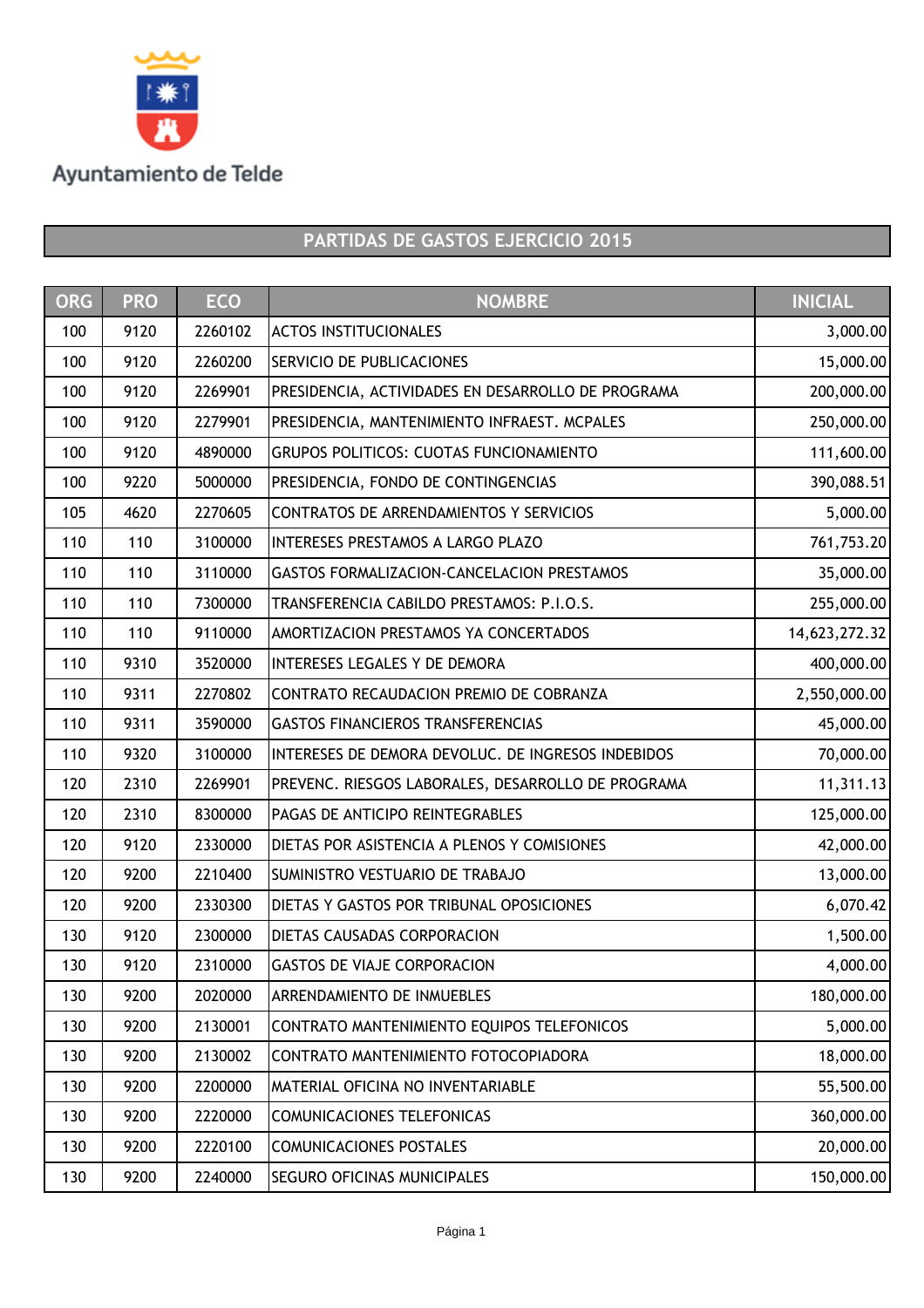

| <b>ORG</b> | <b>PRO</b> | <b>ECO</b> | <b>NOMBRE</b>                                      | <b>INICIAL</b> |
|------------|------------|------------|----------------------------------------------------|----------------|
| 130        | 9200       | 2260201    | ANUNCIOS, EDICTOS-AVISOS-PUBLICIDAD                | 18,000.00      |
| 130        | 9200       | 2300900    | <b>DIETAS CAUSADAS PERSONAL</b>                    | 2,500.00       |
| 130        | 9200       | 2310000    | <b>GASTOS DE VIAJE PERSONAL</b>                    | 2,000.00       |
| 130        | 9200       | 2700000    | SANCIONES, MULTAS Y RECARGOS                       | 1,000.00       |
| 130        | 9201       | 2120000    | EDIFICIOS, MANTENIMIENTO Y REPARACION              | 24,500.00      |
| 130        | 9202       | 2260400    | <b>GASTOS JURIDICOS Y DEFENSA AYUNTAMIENTO</b>     | 600,000.00     |
| 130        | 9209       | 2130000    | CONTRATO MANTENIMIENTO ASCENSORES                  | 1,000.00       |
| 130        | 9232       | 2160000    | <b>MANTENIMIENTO SISTEMAS INFORMATICOS</b>         | 45,000.00      |
| 130        | 9232       | 2160100    | CONTRATO MANTENIMIENTO EQUIPOS                     | 80,000.00      |
| 130        | 9232       | 2200200    | <b>MATERIAL INFORMATICO NO INVENTARIABLE</b>       | 1,000.00       |
| 160        | 1320       | 1200000    | POLICIA LOCAL, P.FUNCIONARIO (BASICAS)             | 1,823,137.43   |
| 160        | 1320       | 1210000    | POLICIA LOCAL, P.FUNCIONARIO (COMPLEM)             | 2,379,341.16   |
| 160        | 1320       | 1500000    | POLICIA LOCAL, P.FUNCIONARIO (PRODUCT)             | 204,657.95     |
| 160        | 1330       | 1200000    | TRAFICO, P.FUNCIONARIO (BASICAS)                   | 101,920.22     |
| 160        | 1330       | 1210000    | TRAFICO, P.FUNCIONARIO (COMPLEM)                   | 92,890.60      |
| 160        | 1330       | 1310000    | TRAFICO, P.LABORAL TEMPORAL                        | 95,877.49      |
| 160        | 1330       | 1500000    | TRAFICO, P.FUNCIONARIO (PRODUCT)                   | 8,893.24       |
| 160        | 1331       | 1200000    | MULTAS, P.FUNCIONARIO (BASICAS)                    | 12,710.74      |
| 160        | 1331       | 1210000    | MULTAS, P.FUNCIONARIO (COMPLEM)                    | 11,549.70      |
| 160        | 1331       | 1500000    | MULTAS, P.FUNCIONARIO (PRODUCT)                    | 1,136.44       |
| 160        | 1510       | 1200000    | URBANISMO-SERVICIOS GLES., P.FUNCIONARIO (BASICAS) | 143,399.58     |
| 160        | 1510       | 1210000    | URBANISMO-SERVICIOS GLES., P.FUNCIONARIO (COMPLEM) | 137,077.32     |
| 160        | 1510       | 1310000    | URBANISMO-SERVICIOS GLES., P.LABORAL TEMPORAL      | 155,848.85     |
| 160        | 1510       | 1500000    | URBANISMO-SERVICIOS GLES., P.FUNCIONARIO (PRODUCT) | 27,825.87      |
| 160        | 1511       | 1200000    | URBANISMO-ADMINISTRACION, P.FUNCIONARIO (BASICAS)  | 146,081.24     |
| 160        | 1511       | 1210000    | URBANISMO-ADMINISTRACION, P.FUNCIONARIO (COMPLEM)  | 135,552.05     |
| 160        | 1511       | 1310000    | URBANISMO-ADMINISTRACION, P.LABORAL TEMPORAL       | 24,431.50      |
| 160        | 1511       | 1500000    | URBANISMO-ADMINISTRACION, P.FUNCIONARIO (PRODUCT)  | 17,726.18      |
| 160        | 1512       | 1200000    | URBANISMO-ARQUITECTURA, P.FUNCIONARIO (BASICAS)    | 93,703.50      |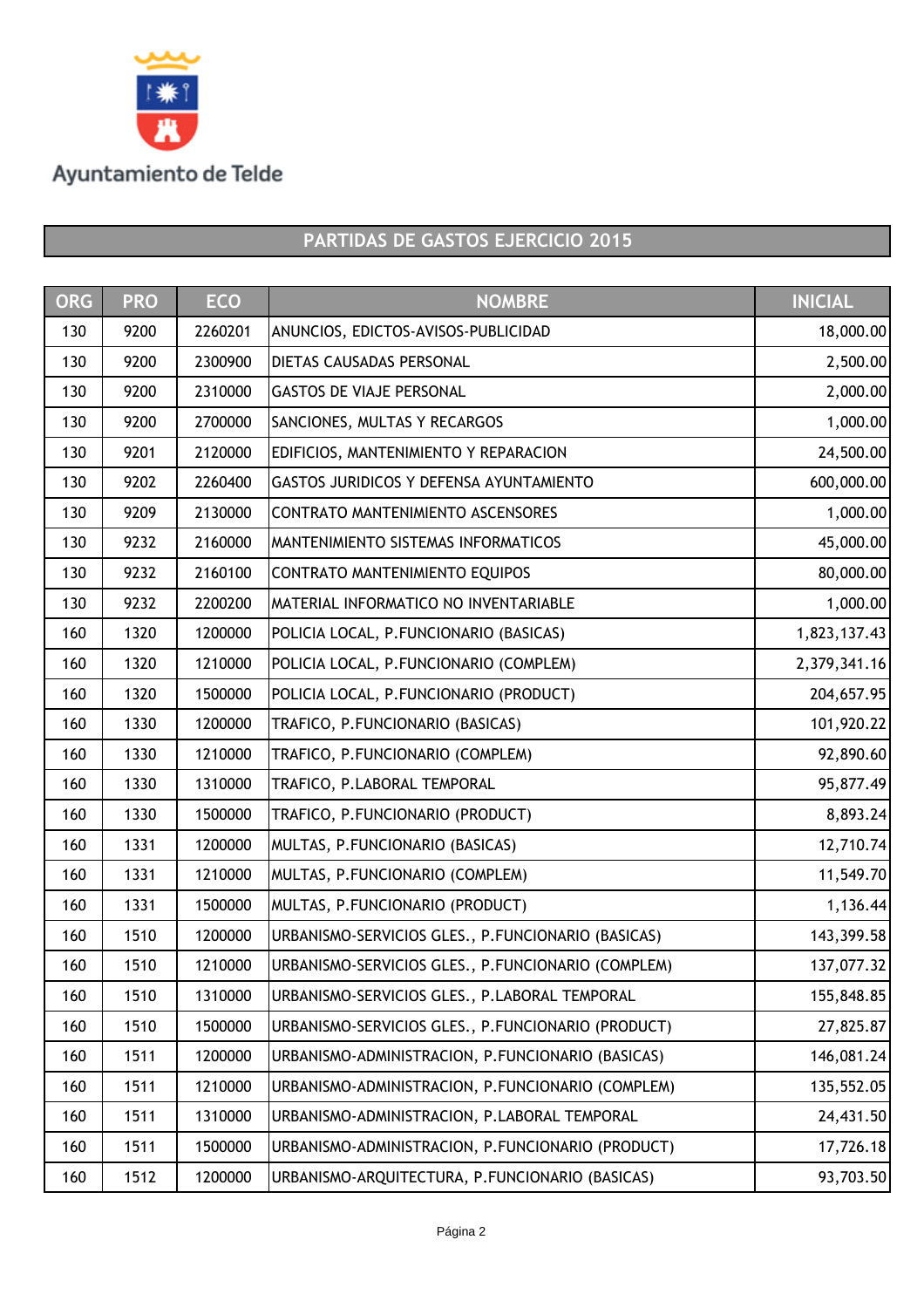

| <b>ORG</b> | <b>PRO</b> | <b>ECO</b> | <b>NOMBRE</b>                                      | <b>INICIAL</b> |
|------------|------------|------------|----------------------------------------------------|----------------|
| 160        | 1512       | 1210000    | URBANISMO-ARQUITECTURA, P.FUNCIONARIO (COMPLEM)    | 85,099.57      |
| 160        | 1512       | 1500000    | URBANISMO-ARQUITECTURA, P.FUNCIONARIO (PRODUCT)    | 22,346.56      |
| 160        | 1513       | 1200000    | URBANISMO-ACT.ECONOMICAS, P.FUNCIONARIO (BASICAS)  | 14,746.20      |
| 160        | 1513       | 1210000    | URBANISMO-ACT.ECONOMICAS, P.FUNCIONARIO (COMPLEM)  | 11,549.64      |
| 160        | 1513       | 1500000    | URBANISMO-ACT.ECONOMICAS, P.FUNCIONARIO (PRODUCT)  | 1,136.44       |
| 160        | 1514       | 1200000    | URBANISMO-OFICINA TECNICA, P.FUNCIONARIO (BASICAS) | 59,350.84      |
| 160        | 1514       | 1210000    | URBANISMO-OFICINA TECNICA, P.FUNCIONARIO (COMPLEM) | 54,095.66      |
| 160        | 1514       | 1500000    | URBANISMO-OFICINA TECNICA, P.FUNCIONARIO (PRODUCT) | 18,482.72      |
| 160        | 1515       | 1200000    | DISCIPLINA URBANISTICA, P.FUNCIONARIO (BASICAS)    | 12,961.20      |
| 160        | 1515       | 1210000    | DISCIPLINA URBANISTICA, P.FUNCIONARIO (COMPLEM)    | 11,549.70      |
| 160        | 1515       | 1500000    | DISCIPLINA URBANISTICA, P.FUNCIONARIO (PRODUCT)    | 1,136.44       |
| 160        | 1520       | 1200000    | VIVIENDA, P.FUNCIONARIO (BASICAS)                  |                |
| 160        | 1520       | 1210000    | VIVIENDA, P.FUNCIONARIO (COMPLEM)                  |                |
| 160        | 1520       | 1310000    | VIVIENDA, P.LABORAL TEMPORAL                       |                |
| 160        | 1520       | 1500000    | VIVIENDA, P.FUNCIONARIO (PRODUCT)                  |                |
| 160        | 1530       | 1200000    | VIAS Y OBRAS, P.FUNCIONARIO (BASICAS)              | 49,160.56      |
| 160        | 1530       | 1210000    | VIAS Y OBRAS, P.FUNCIONARIO (COMPLEM)              | 44,861.77      |
| 160        | 1530       | 1300000    | VIAS Y OBRAS, P.LABORAL FIJO                       | 74,941.46      |
| 160        | 1530       | 1310003    | VIAS Y OBRAS, P.LABORAL TEMPORAL                   | 83,068.32      |
| 160        | 1530       | 1500000    | VIAS Y OBRAS, P.FUNCIONARIO (PRODUCT)              | 24,188.51      |
| 160        | 1600       | 1300000    | SANEAMIENTO, P.LABORAL FIJO                        |                |
| 160        | 1610       | 1200000    | AGUA, P.FUNCIONARIO (BASICAS)                      | 60,106.90      |
| 160        | 1610       | 1210000    | AGUA, P.FUNCIONARIO (COMPLEM)                      | 50,597.05      |
| 160        | 1610       | 1500000    | AGUA, P.FUNCIONARIO (PRODUCT)                      | 11,017.58      |
| 160        | 1620       | 1200000    | RECOGIDA RESIDUOS SOLIDOS, P.FUNCIONARIO (BASICAS) | 47,646.30      |
| 160        | 1620       | 1210000    | RECOGIDA RESIDUOS SOLIDOS, P.FUNCIONARIO (COMPLEM) | 44,345.20      |
| 160        | 1620       | 1300000    | RECOGIDA DE TRASTOS, P.LABORAL TEMPORAL            | 180, 125.93    |
| 160        | 1620       | 1500000    | RECOGIDA RESIDUOS SOLIDOS, P.FUNCIONARIO (PRODUCT) | 3,995.18       |
| 160        | 1630       | 1300000    | LIMPIEZA VIARIA, P.LABORAL FIJO                    | 2,000.00       |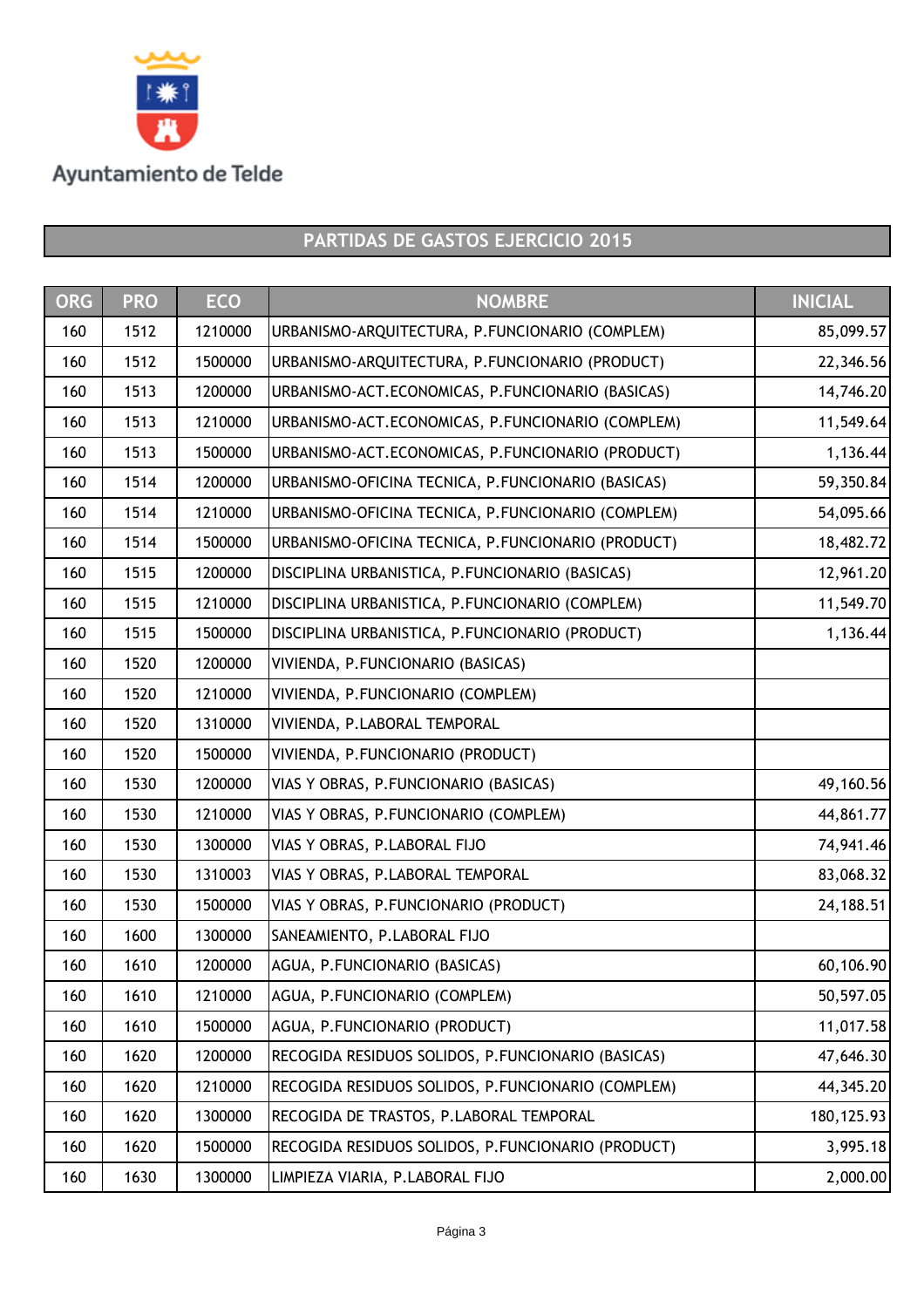

| <b>ORG</b> | <b>PRO</b> | <b>ECO</b> | <b>NOMBRE</b>                                         | <b>INICIAL</b> |
|------------|------------|------------|-------------------------------------------------------|----------------|
| 160        | 1640       | 1200000    | CEMENTERIOS, P.FUNCIONARIO (BASICAS)                  | 22, 263. 76    |
| 160        | 1640       | 1210000    | CEMENTERIOS, P.FUNCIONARIO (COMPLEM)                  | 21,317.80      |
| 160        | 1640       | 1500000    | CEMENTERIOS, P.FUNCIONARIO (PRODUCT)                  | 1,722.29       |
| 160        | 1650       | 1200000    | ALUMBRADO PUBLICO, P.FUNCIONARIO (BASICAS)            | 66,762.86      |
| 160        | 1650       | 1210000    | ALUMBRADO PUBLICO, P.FUNCIONARIO (COMPLEM)            | 58,314.46      |
| 160        | 1650       | 1300000    | ALUMBRADO PUBLICO, P.LABORAL FIJO                     | 6,000.00       |
| 160        | 1650       | 1500000    | ALUMBRADO PUBLICO, P.FUNCIONARIO (PRODUCT)            | 5,131.62       |
| 160        | 1710       | 1200000    | PARQUES Y JARDINES, P.FUNCIONARIO (BASICAS)           | 54,543.88      |
| 160        | 1710       | 1210000    | PARQUES Y JARDINES, P.FUNCIONARIO (COMPLEM)           | 47,618.61      |
| 160        | 1710       | 1300000    | PARQUES Y JARDINES, P.LABORAL FIJO                    | 6,000.00       |
| 160        | 1710       | 1500000    | PARQUES Y JARDINES, P.FUNCIONARIO (PRODUCT)           | 10,622.76      |
| 160        | 1720       | 1310000    | PLAYAS, P.LABORAL TEMPORAL                            | 36,506.49      |
| 160        | 2310       | 1600000    | SEGUROS SOCIALES: PERSONAL LABORAL                    | 2,281,260.75   |
| 160        | 2310       | 1600001    | SEGUROS SOCIALES: LIQUIDACIONES COMPLEMENTARIAS       | 50,000.00      |
| 160        | 2310       | 1600004    | SEGUROS SOCIALES: PERSONAL FUNCIONARIO                | 3,511,839.02   |
| 160        | 2310       | 1610500    | AYUDA A PENSIONISTAS A NUESTRO CARGO                  | 12,000.00      |
| 160        | 2310       | 1620004    | GASTOS SOCIALES: AYUDAS MEDICAS, ESTUDIOS, ETC.       |                |
| 160        | 2311       | 1200000    | SERVICIOS SOCIALES, P.FUNCIONARIO (BASICAS)           | 97,168.92      |
| 160        | 2311       | 1210000    | SERVICIOS SOCIALES, P.FUNCIONARIO (COMPLEM)           | 55,871.38      |
| 160        | 2311       | 1300000    | SERVICIOS SOCIALES, P.LABORAL FIJO                    | 2,000.00       |
| 160        | 2311       | 1310001    | EQUIPO MCPAL. ESPECIALIZADO ATENCION MENORES EN RI    | 225, 161.67    |
| 160        | 2311       | 1310002    | PROGRAMA ABSENTISMO LABORAL, P.LABORAL TEMPORAL       | 58,590.19      |
| 160        | 2311       | 1310003    | PROGRAMA INTEGRACION, P.LABORAL TEMPORAL              | 107,656.59     |
| 160        | 2311       | 1310005    | CENTRO DE DIA PSICO-SOCIAL, P.LABORAL TEMPORAL        | 48,612.55      |
| 160        | 2311       | 1310006    | INTEGRACION FAMILIAR (CABILDO), P.LABORAL TEMPORAL    | 48,648.01      |
| 160        | 2311       | 1310007    | PLAN DE TOXICOMANIA, P.LABORAL TEMPORAL               | 36,506.49      |
| 160        | 2311       | 1310008    | FAMILIAS DESFAVORECIDAS, P.LABORAL TEMPORAL           | 84,931.13      |
| 160        | 2311       | 1310009    | RESPIRO FAMILIAR, P.LABORAL TEMPORAL                  | 35,572.25      |
| 160        | 2311       | 1310013    | SRV. APOYO CONVIV. Y PREV. MARGIN. INFANCIA Y FAMILIA | 162, 160.79    |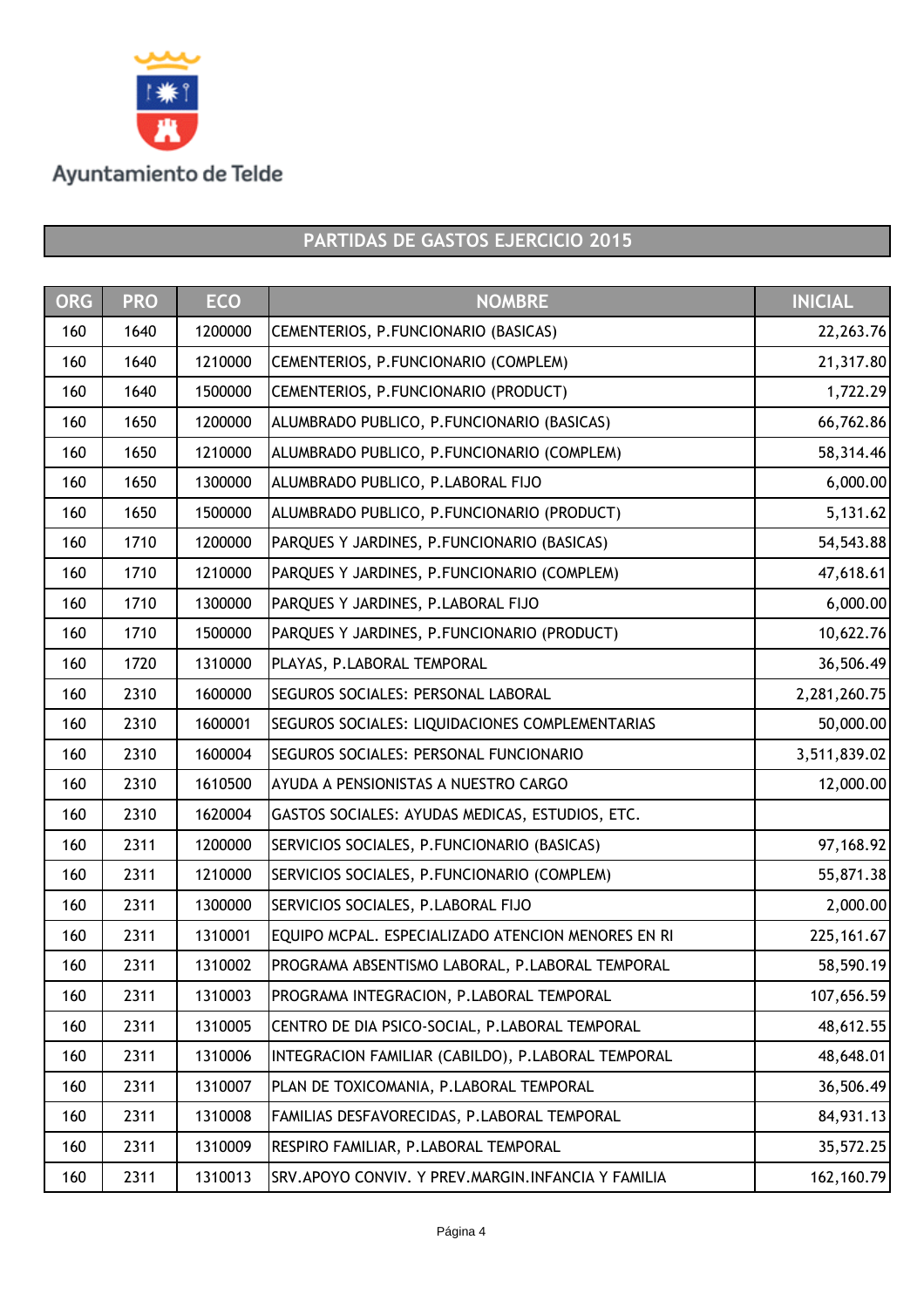

| <b>ORG</b> | <b>PRO</b> | <b>ECO</b> | <b>NOMBRE</b>                                             | <b>INICIAL</b> |
|------------|------------|------------|-----------------------------------------------------------|----------------|
| 160        | 2311       | 1310014    | SEVICIO DE DIA EDUCERE P.LABORAL TEMPORAL                 | 36,560.99      |
| 160        | 2311       | 1310017    | PRESTACION CANARIA DE INSERCION P.LABORAL TEMPORAL        |                |
| 160        | 2311       | 1310018    | MONITORES EMPLEO PSICOSOCIAL IAS 2013, P.LABORAL TEMPORAL |                |
| 160        | 2311       | 1500000    | SERVICIOS SOCIALES, P.FUNCIONARIO (PRODUCT)               | 6,040.00       |
| 160        | 2312       | 1310000    | PLAN DE PRESTACIONES BASICAS, P.LABORAL TEMPORAL          | 472,382.54     |
| 160        | 2315       | 1200000    | PROMOCION DE LA MUJER, P.FUNCIONARIO (BASICAS)            | 36,944.24      |
| 160        | 2315       | 1210000    | PROMOCION DE LA MUJER, P.FUNCIONARIO (COMPLEM             | 32,873.37      |
| 160        | 2315       | 1310000    | PROMOCION DE LA MUJER, P.LABORAL TEMPORAL                 | 69,624.08      |
| 160        | 2315       | 1310005    | PREVENCION Y ATENCION VIOLENCIA DE GENERO, P.L.TEM        |                |
| 160        | 2315       | 1500000    | PROMOCION DE LA MUJER, P.FUNCIONARIO (PRODUCT)            | 3,852.04       |
| 160        | 2316       | 1200000    | PROMOCION DE LA JUVENTUD, P.FUNCIONARIO (BASICAS)         | 20,157.08      |
| 160        | 2316       | 1210000    | PROMOCION DE LA JUVENTUD, P.FUNCIONARIO (COMPLEM)         | 16,385.99      |
| 160        | 2316       | 1310000    | PROMOCION DE LA JUVENTUD, P.LABORAL TEMPORAL              | 74,044.89      |
| 160        | 2316       | 1500000    | PROMOCION DE LA JUVENTUD, P.FUNCIONARIO (PRODUCT)         | 7,883.55       |
| 160        | 2410       | 1200000    | PROMOCION DE EMPLEO, P.FUNCIONARIO (BASICAS)              | 40,132.40      |
| 160        | 2410       | 1210000    | PROMOCION DE EMPLEO, P. FUNCIONARIO (COMPLEM)             | 27,935.69      |
| 160        | 2410       | 1310000    | PROMOCION DE EMPLEO, P.LABORAL TEMPORAL                   | 60,435.91      |
| 160        | 2410       | 1310001    | AJEDREZ EN LA ESCUELA, P.LABORAL TEMPORAL                 | 93,920.97      |
| 160        | 2410       | 1310002    | TELDE EMPLEA, PERSONAL LABORAL TEMPORAL                   |                |
| 160        | 2410       | 1310003    | SCE-PFAE ACEBUCHE, PERSONAL TEMPORAL (DOCENTE)            |                |
| 160        | 2410       | 1310004    | SCE-PFAE ACEBUCHE, PERSONAL TEMPORAL (ALUMNOS)            |                |
| 160        | 2410       | 1310005    | SCE-PFAE GRIFO 2, PERSONAL TEMPORAL (DOCENTE)             |                |
| 160        | 2410       | 1310006    | SCE-PFAE GRIFO 2, PERSONAL TEMPORAL (ALUMNOS)             |                |
| 160        | 2410       | 1310007    | SCE-PFAE GRIFO 3, PERSONAL TEMPORAL (DOCENTE)             |                |
| 160        | 2410       | 1310008    | SCE-PFAE GRIFO 3, PERSONAL TEMPORAL (ALUMNOS)             |                |
| 160        | 2410       | 1500000    | PROMOCION DE EMPLEO, P.FUNCIONARIO (PRODUCT)              | 15,019.99      |
| 160        | 2410       | 1600002    | TELDE EMPLEA - SEGUROS SOCIALES DE EMPRESA                | 54,573.41      |
| 160        | 2410       | 1600003    | SCE-P.F.A.E. ACEBUCHE, SEGUROS SOCIALES (DOCENTE)         | 76,226.40      |
| 160        | 2410       | 1600004    | SCE-PFAE ACEBUCHE - SEGUROS SOCIALES (ALUMNOS)            |                |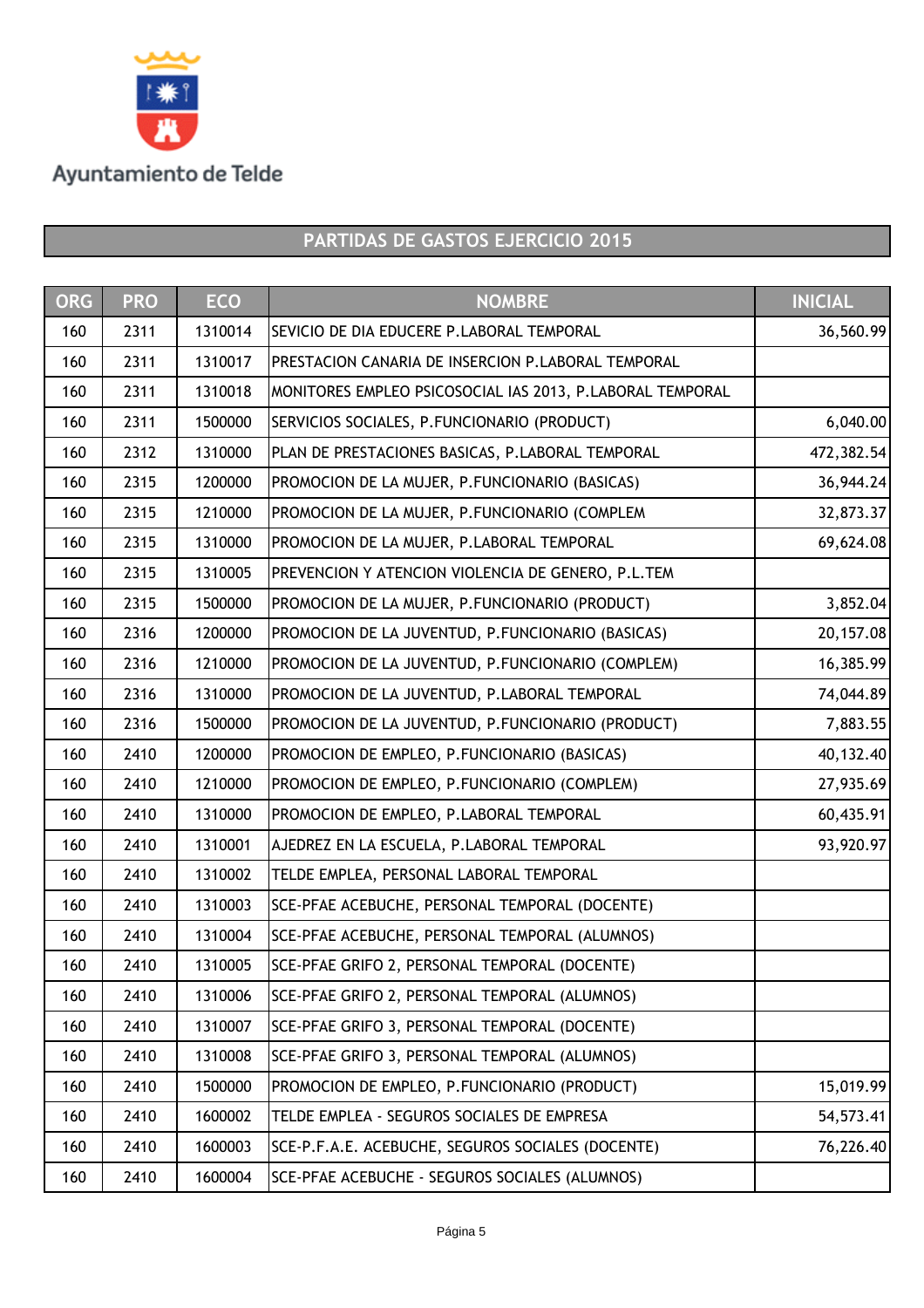

| <b>ORG</b> | <b>PRO</b> | <b>ECO</b> | <b>NOMBRE</b>                                    | <b>INICIAL</b> |
|------------|------------|------------|--------------------------------------------------|----------------|
| 160        | 2410       | 1600005    | SCE-P.F.A.E. GRIFO 2, SEGUROS SOCIALES (DOCENTE) | 76,226.40      |
| 160        | 2410       | 1600006    | SCE-PFAE GRIFO 2 - SEGUROS SOCIALES (ALUMNOS)    |                |
| 160        | 2410       | 1600007    | SCE-PFAE GRIFO 3 - SEGUROS SOCIALES (DOCENTE)    | 76,226.40      |
| 160        | 2410       | 1600008    | SCE-PFAE GRIFO 3 - SEGUROS SOCIALES (ALUMNOS)    |                |
| 160        | 3111       | 1200000    | SANIDAD, P.FUNCIONARIO (BASICAS)                 | 20,961.20      |
| 160        | 3111       | 1210000    | SANIDAD, P.FUNCIONARIO (COMPLEM)                 | 11,549.70      |
| 160        | 3111       | 1300000    | SANIDAD, P.LABORAL FIJO                          | 25,014.26      |
| 160        | 3111       | 1310000    | SANIDAD, P.LABORAL TEMPORAL                      | 303,010.50     |
| 160        | 3111       | 1500000    | SANIDAD, P.FUNCIONARIO (PRODUCT)                 | 1,136.44       |
| 160        | 3112       | 1200000    | SALUD LABORAL, P.FUNCIONARIO (BASICAS)           | 73,401.00      |
| 160        | 3112       | 1210000    | SALUD LABORAL, P.FUNCIONARIO (COMPLEM)           | 66,083.96      |
| 160        | 3112       | 1500000    | SALUD LABORAL, P.FUNCIONARIO (PRODUCT)           | 19,619.17      |
| 160        | 3210       | 1200000/   | 00 ESCUELAS INFANTILES, P.FUNCIONARIO (BASICAS)  | 4,000.00       |
| 160        | 3260       | 1200000    | ENSEÑANZA, P.FUNCIONARIO (BASICAS)               | 246,012.74     |
| 160        | 3260       | 1210000    | ENSEÑANZA, P.FUNCIONARIO (COMPLEM)               | 206, 152.50    |
| 160        | 3260       | 1300000    | ENSEÑANZA, P.LABORAL FIJO                        | 4,000.00       |
| 160        | 3260       | 1310000    | ENSEÑANZA, P.LABORAL TEMPORAL                    | 164,360.25     |
| 160        | 3260       | 1310001    | ENSEÑANZA-ADECENTAMIENTO DE COLEGIOS, P.TEMPORAL | 35,622.87      |
| 160        | 3260       | 1310002    | ENSEÑANZA-MANTENIMIENTO DE COLEGIOS, P.TEMPORAL  | 226,781.78     |
| 160        | 3260       | 1310003    | ENSEÑANZA, P.LABORAL TEMPORAL                    | 65,651.64      |
| 160        | 3260       | 1310004    | ENSEÑANZA-OBRAS RAM, P.LABORAL TEMPORAL          | 200,653.62     |
| 160        | 3260       | 1500000    | ENSEÑANZA, P.FUNCIONARIO (PRODUCT)               | 30,456.27      |
| 160        | 3261       | 1200000    | ESCUELA DE FOLKLORE, P.FUNCIONARIO (BASICAS)     | 10,910.00      |
| 160        | 3261       | 1210000    | ESCUELA DE FOLKLORE, P.FUNCIONARIO (COMPLEM)     | 10,622.90      |
| 160        | 3261       | 1310000    | ESCUELA DE FOLKLORE, P.LABORAL TEMPORAL          | 450,360.55     |
| 160        | 3261       | 1500000    | ESCUELA DE FOLKLORE, P.FUNCIONARIO (PRODUCT)     | 861.14         |
| 160        | 3263       | 1310000    | CENTRO DEFICIENTES ADULTOS, P.LABORAL TEMPORAL   | 241,929.74     |
| 160        | 3263       | 1600000    | SEGUROS SOCIALES: PERSONAL CENTRO DEFIC. ADULTOS | 59,431.66      |
| 160        | 3264       | 1310000    | CENTRO ESTIMULACION PRECOZ, P.LABORAL TEMPORAL   | 104,753.67     |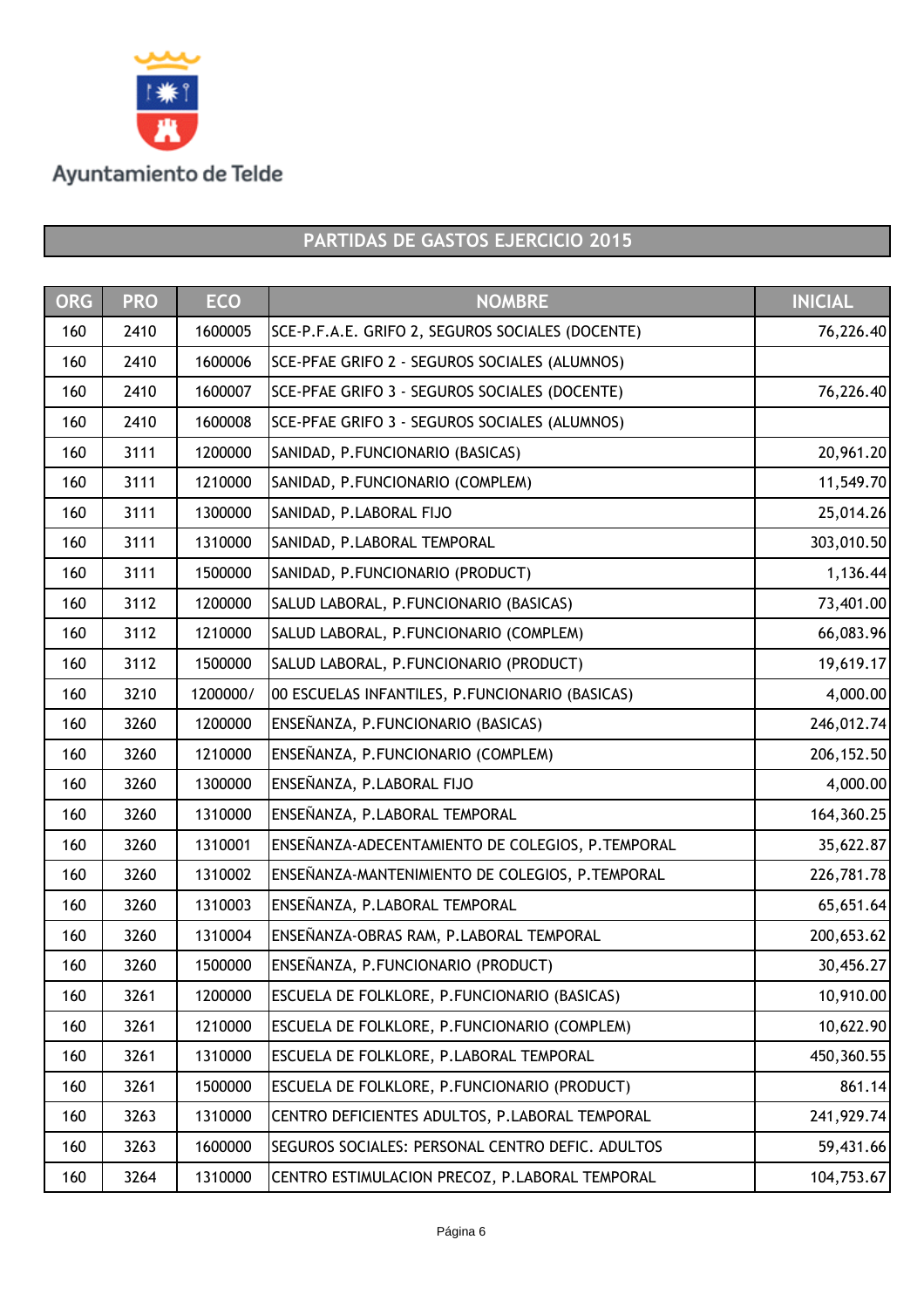

| <b>ORG</b> | <b>PRO</b> | <b>ECO</b> | <b>NOMBRE</b>                                     | <b>INICIAL</b> |
|------------|------------|------------|---------------------------------------------------|----------------|
| 160        | 3264       | 1600000    | SEG.SOC.CENTRO ESTIMUL.PRECOZ, P.LABORAL TEMPORAL | 15,895.89      |
| 160        | 3340       | 1200000    | CULTURA, P.FUNCIONARIO (BASICAS)                  | 113,834.56     |
| 160        | 3340       | 1210000    | CULTURA, P.FUNCIONARIO (COMPLEM)                  | 89,206.87      |
| 160        | 3340       | 1300000    | CULTURA, P.LABORAL FIJO, SUELDOS                  | 52,233.94      |
| 160        | 3340       | 1310001    | CULTURA, P.LABORAL TEMPORAL                       | 76,944.90      |
| 160        | 3340       | 1310002    | PROMOCION CULTURA CANARIA, P.LABORAL TEMPORAL     | 24,431.50      |
| 160        | 3340       | 1500000    | CULTURA, P.FUNCIONARIO (PRODUCT)                  | 28,183.69      |
| 160        | 3341       | 1200000    | BANDA DE MUSICA, P.FUNCIONARIO (BASICAS)          | 165,453.88     |
| 160        | 3341       | 1210000    | BANDA DE MUSICA, P.FUNCIONARIO (COMPLEM)          | 127,046.69     |
| 160        | 3341       | 1300000    | BANDA DE MUSICA, P.LABORAL FIJO                   | 285,701.60     |
| 160        | 3341       | 1500000    | BANDA DE MUSICA, P.FUNCIONARIO (PRODUCT)          | 14,780.76      |
| 160        | 3360       | 1310000    | PATRIMONIO HCO-ARTISTICO, P.LABORAL TEMPORAL      | 311,927.77     |
| 160        | 3380       | 1200000    | FESTEJOS, P.FUNCIONARIO (BASICAS)                 | 29,120.82      |
| 160        | 3380       | 1210000    | FESTEJOS, P.FUNCIONARIO (COMPLEM)                 | 22,172.60      |
| 160        | 3380       | 1310000    | FESTEJOS, P.LABORAL TEMPORAL                      | 197,779.22     |
| 160        | 3380       | 1500000    | FESTEJOS, P.FUNCIONARIO (PRODUCT)                 | 1,997.59       |
| 160        | 3410       | 1200000    | DEPORTES, P.FUNCIONARIO (BASICAS)                 | 409,815.92     |
| 160        | 3410       | 1210000    | DEPORTES, P.FUNCIONARIO (COMPLEM)                 | 387,227.05     |
| 160        | 3410       | 1300000    | DEPORTES, P.LABORAL FIJO                          | 28,243.38      |
| 160        | 3410       | 1310002    | DEPORTES, P.LABORAL TEMPORAL                      | 340,403.86     |
| 160        | 3410       | 1310007    | DEPORTES PARA TODOS 1998-1999, P.LABORAL TEMPORAL | 213,931.29     |
| 160        | 3410       | 1310008    | DEPORTES PARA TODOS 1999-2000, P.LABORAL TEMPORAL | 154,069.61     |
| 160        | 3410       | 1310009    | SUBETE A LA OLA DE LA VIDA, P.LABORAL TEMPORAL    | 243,528.19     |
| 160        | 3410       | 1500000    | DEPORTES, P.FUNCIONARIO (PRODUCT)                 | 48,771.57      |
| 160        | 4140       | 1200000    | MEDIO AMBIENTE, P.FUNCIONARIO (BASICAS)           | 116,514.74     |
| 160        | 4140       | 1210000    | MEDIO AMBIENTE, P.FUNCIONARIO (COMPLEM)           | 102,821.72     |
| 160        | 4140       | 1310000    | MEDIO AMBIENTE, P.LABORAL TEMPORAL                | 121, 155.68    |
| 160        | 4140       | 1500000    | MEDIO AMBIENTE, P.FUNCIONARIO (PRODUCT)           | 17,137.76      |
| 160        | 4190       | 1200000    | AGRICULTURA Y GANADERIA, P.FUNCIONARIO (BASICAS)  | 12,710.74      |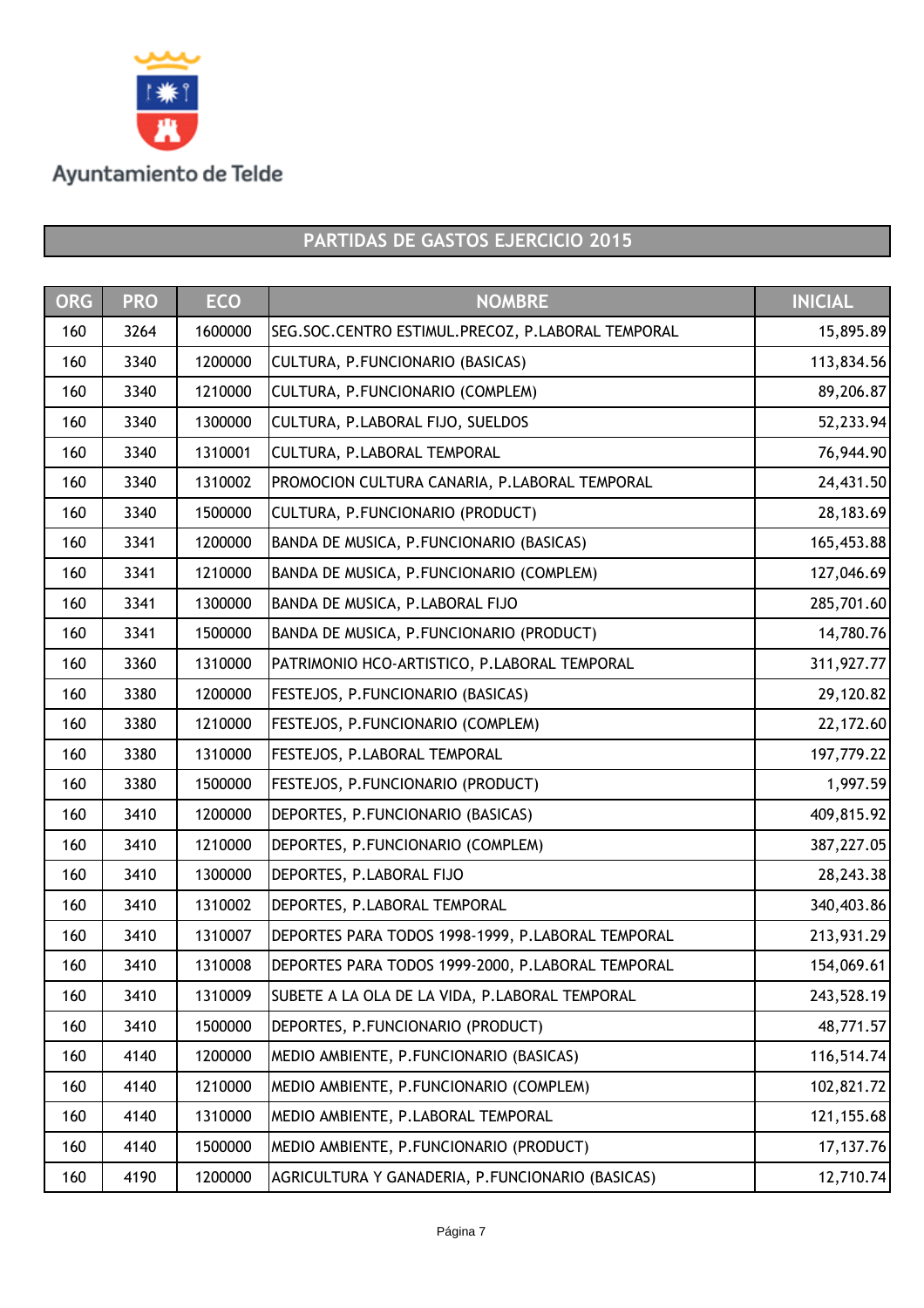

| <b>ORG</b> | <b>PRO</b> | <b>ECO</b> | <b>NOMBRE</b>                                    | <b>INICIAL</b> |
|------------|------------|------------|--------------------------------------------------|----------------|
| 160        | 4190       | 1210000    | AGRICULTURA Y GANADERIA, P.FUNCIONARIO (COMPLEM) | 11,549.70      |
| 160        | 4190       | 1310000    | AGRICULTURA Y GANADERIA, P.LABORAL TEMPORAL      | 66,035.66      |
| 160        | 4190       | 1500000    | AGRICULTURA Y GANADERIA, P.FUNCIONARIO (PRODUCT) | 1,136.44       |
| 160        | 4191       | 1200000    | PROTECCION ANIMAL, P.FUNCIONARIO (BASICAS)       |                |
| 160        | 4191       | 1210000    | PROTECCION ANIMAL, P.FUNCIONARIO (COMPLEM)       |                |
| 160        | 4191       | 1500000    | PROTECCION ANIMAL, P.FUNCIONARIO (PRODUCT)       |                |
| 160        | 4312       | 1200000    | MERCADO, P.FUNCIONARIO (BASICAS)                 | 70,697.70      |
| 160        | 4312       | 1210000    | MERCADO, P.FUNCIONARIO (COMPLEM)                 | 64,366.64      |
| 160        | 4312       | 1300000    | MERCADO, P.LABORAL FIJO                          | 25,052.32      |
| 160        | 4312       | 1310000    | MERCADO, P.LABORAL TEMPORAL                      | 70,065.06      |
| 160        | 4312       | 1500000    | MERCADO, P.FUNCIONARIO (PRODUCT)                 | 6,506.32       |
| 160        | 4320       | 1310000    | TURISMO, P.LABORAL TEMPORAL                      | 28,986.28      |
| 160        | 4410       | 1200000    | PARQUE MOVIL, P.FUNCIONARIO (BASICAS)            | 27,133.60      |
| 160        | 4410       | 1210000    | PARQUE MOVIL, P.FUNCIONARIO (COMPLEM)            | 25,858.32      |
| 160        | 4410       | 1500000    | PARQUE MOVIL, P.FUNCIONARIO (PRODUCT)            | 2,272.89       |
| 160        | 4900       | 1200000    | TRANSFERENCIAS INTERNAS, P.FUNCIONARIO (BASICAS) | 100,000.00     |
| 160        | 4910       | 1200000    | COMUNICACIONES, P.FUNCIONARIO (BASICAS)          | 19,060.58      |
| 160        | 4910       | 1210000    | COMUNICACIONES, P.FUNCIONARIO (COMPLEM)          | 29,996.35      |
| 160        | 4910       | 1500000    | COMUNICACIONES, P.FUNCIONARIO (PRODUCT)          | 1,488.73       |
| 160        | 4930       | 1200000    | CONSUMO, P.FUNCIONARIO (BASICAS)                 | 11,840.44      |
| 160        | 4930       | 1210000    | CONSUMO, P.FUNCIONARIO (COMPLEM)                 | 11,676.98      |
| 160        | 4930       | 1500000    | CONSUMO, P.FUNCIONARIO (PRODUCT)                 | 861.14         |
| 160        | 9120       | 1000000    | MIEMBROS DE LA CORPORACION, RETRIBUCIONES        | 835, 164. 26   |
| 160        | 9120       | 1100000    | PERSONAL DE CONFIANZA, RETRIBUCIONES             | 561,239.78     |
| 160        | 9120       | 1600000    | MIEMBROS DE LA CORPORACION, SEGUROS SOCIALES     | 234,087.48     |
| 160        | 9200       | 1200000    | ADMINISTRACION GENERAL, P.FUNCIONARIO (BASICAS)  | 210,097.78     |
| 160        | 9200       | 1210000    | ADMINISTRACION GENERAL, P.FUNCIONARIO (COMPLEM)  | 106,537.02     |
| 160        | 9200       | 1300000    | REGIMEN INTERIOR, P.LABORAL FIJO                 | 26,000.00      |
| 160        | 9200       | 1310000    | REGIMEN INTERIOR, P.LABORAL EVENTUAL             | 65,582.12      |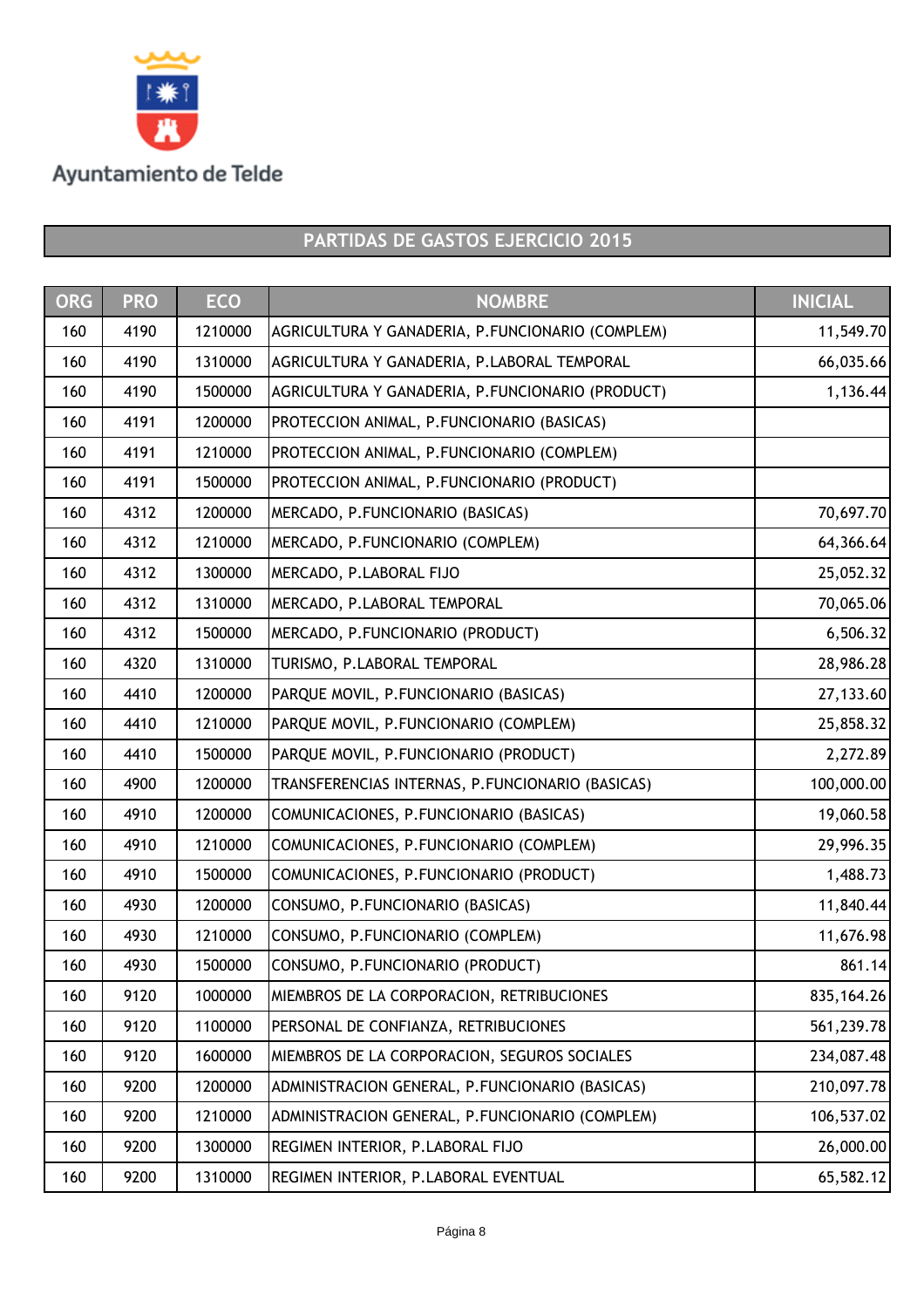

| <b>ORG</b> | <b>PRO</b> | <b>ECO</b> | <b>NOMBRE</b>                                     | <b>INICIAL</b> |
|------------|------------|------------|---------------------------------------------------|----------------|
| 160        | 9200       | 1430000    | ADMON.GENERAL, OTROS GASTOS DE PERSONAL           |                |
| 160        | 9200       | 1500000    | ADMINISTRACION GENERAL, P.FUNCIONARIO (PRODUCT)   | 22,747.72      |
| 160        | 9201       | 1200000    | EDIFICIOS Y DEPENDENCIAS, P.FUNCIONARIO (BASICAS) | 465,651.35     |
| 160        | 9201       | 1210000    | EDIFICIOS Y DEPENDENCIAS, P.FUNCIONARIO (COMPLEM) | 224,420.76     |
| 160        | 9201       | 1300000    | EDIFICIOS Y DEPENDENCIAS, P.LABORAL FIJO          | 32,683.64      |
| 160        | 9201       | 1310000    | EDIFICIOS Y DEPENDENCIAS, P.LABORAL TEMPORAL      | 109,685.33     |
| 160        | 9201       | 1500000    | EDIFICIOS Y DEPENDENCIAS, P.FUNCIONARIO (PRODUCT) | 36,047.68      |
| 160        | 9202       | 1200000    | SECRETARIA GENERAL, P.FUNCIONARIO (BASICAS)       | 170,785.64     |
| 160        | 9202       | 1210000    | SECRETARIA GENERAL, P.FUNCIONARIO (COMPLEM)       | 193,433.08     |
| 160        | 9202       | 1310000    | SECRETARIA GENERAL, P.LABORAL TEMPORAL            | 142,706.71     |
| 160        | 9202       | 1500000    | SECRETARIA GENERAL, P.FUNCIONARIO (PRODUCT)       | 33,883.62      |
| 160        | 9203       | 1200000    | GESTION DE PERSONAL, P. FUNCIONARIO (BASICAS)     | 94,831.96      |
| 160        | 9203       | 1210000    | GESTION DE PERSONAL, P. FUNCIONARIO (COMPLEM)     | 84,936.95      |
| 160        | 9203       | 1310000    | GESTION DE PERSONAL, P.LABORAL TEMPORAL           | 24,431.50      |
| 160        | 9203       | 1500000    | GESTION DE PERSONAL, P.FUNCIONARIO (PRODUCT)      | 21,102.42      |
| 160        | 9204       | 1200000    | REGISTRO GENERAL, P.FUNCIONARIO (BASICAS)         | 58,530.20      |
| 160        | 9204       | 1210000    | REGISTRO GENERAL, P.FUNCIONARIO (COMPLEM)         | 48,853.93      |
| 160        | 9204       | 1310000    | REGISTRO GENERAL, P.LABORAL TEMPORAL              | 24,431.50      |
| 160        | 9204       | 1500000    | REGISTRO GENERAL, P.FUNCIONARIO (PRODUCT)         | 6,301.33       |
| 160        | 9205       | 1310000    | ARCHIVO PARROQUIAL, P.LABORAL TEMPORAL            |                |
| 160        | 9206       | 1200000    | CONTRATACION, P.FUNCIONARIO (BASICAS)             | 54,247.76      |
| 160        | 9206       | 1210000    | CONTRATACION, P.FUNCIONARIO (COMPLEM)             | 49,070.57      |
| 160        | 9206       | 1300000    | CONTRATACION, P.LABORAL FIJO                      | 25,181.88      |
| 160        | 9206       | 1310000    | CONTRATACION, P.LABORAL TEMPORAL                  | 97,655.08      |
| 160        | 9206       | 1500000    | CONTRATACION, P.FUNCIONARIO (PRODUCT)             | 30,893.08      |
| 160        | 9207       | 1200000    | CONSERJERIA, P.FUNCIONARIO (BASICAS)              | 22,404.06      |
| 160        | 9207       | 1210000    | CONSERJERIA, P.FUNCIONARIO (COMPLEM)              | 21,025.96      |
| 160        | 9207       | 1300000    | CONSERJERIA, P.LABORAL FIJO                       | 22,044.10      |
| 160        | 9207       | 1310000    | CONSERJERIA, P.LABORAL TEMPORAL                   | 87,961.52      |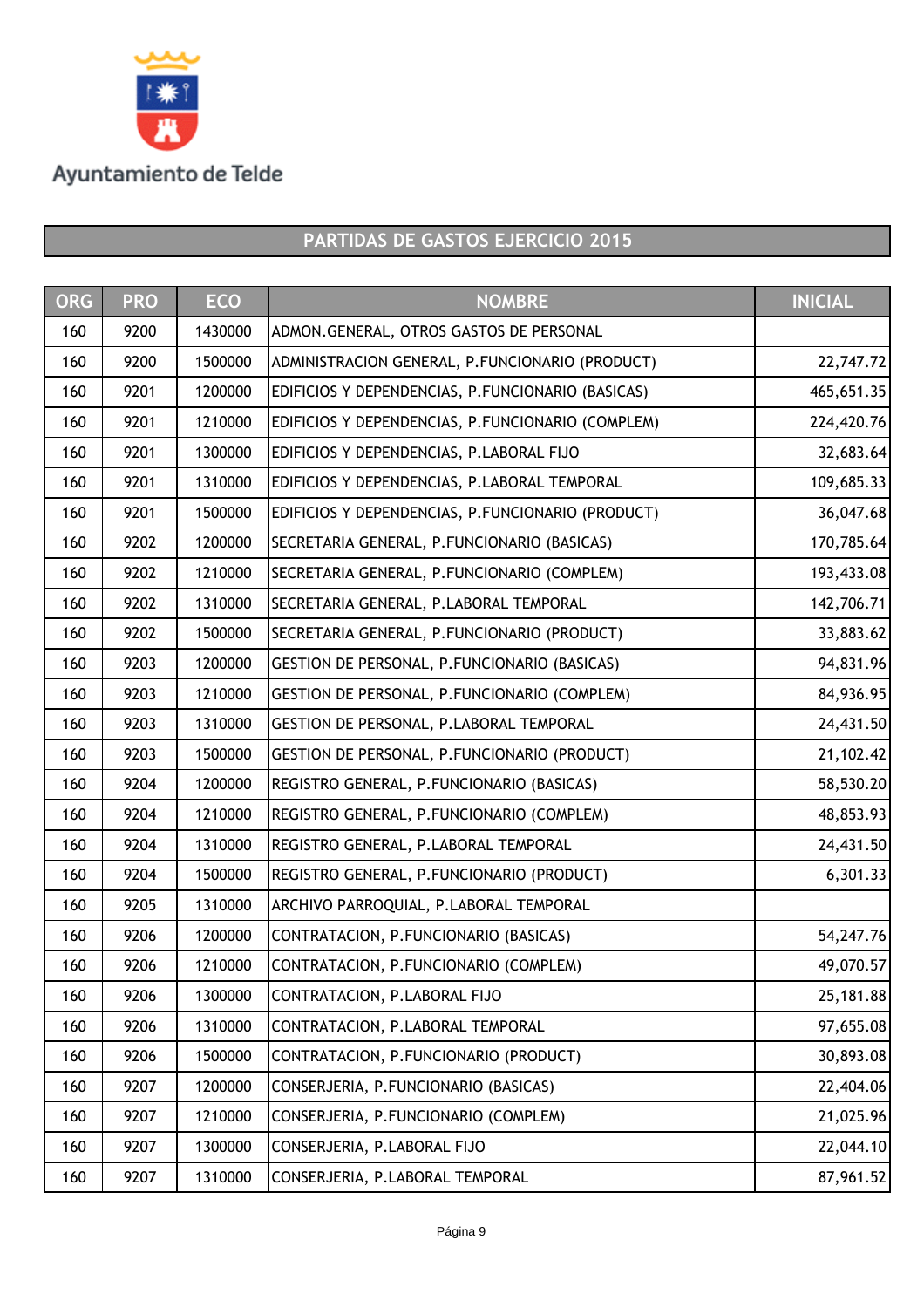

| <b>ORG</b> | <b>PRO</b> | <b>ECO</b> | <b>NOMBRE</b>                                      | <b>INICIAL</b> |
|------------|------------|------------|----------------------------------------------------|----------------|
| 160        | 9207       | 1500000    | CONSERJERIA, P.FUNCIONARIO (PRODUCT)               | 1,722.29       |
| 160        | 9209       | 1200000    | GERENCIA DE JINAMAR, P.FUNCIONARIO (BASICAS)       | 11,770.84      |
| 160        | 9209       | 1210000    | GERENCIA DE JINAMAR, P.FUNCIONARIO (COMPLEM)       | 11,549.70      |
| 160        | 9209       | 1500000    | GERENCIA DE JINAMAR, P.FUNCIONARIO (PRODUCT)       | 1,136.44       |
| 160        | 9231       | 1200000    | ESTADISTICA, P.FUNCIONARIO (BASICAS)               | 54,710.88      |
| 160        | 9231       | 1210000    | ESTADISTICA, P.FUNCIONARIO (COMPLEM)               | 50,003.89      |
| 160        | 9231       | 1310000    | ESTADISTICA, P.LABORAL TEMPORAL                    | 74,225.43      |
| 160        | 9231       | 1500000    | ESTADISTICA, P.FUNCIONARIO (PRODUCT)               | 5,250.36       |
| 160        | 9232       | 1200000    | NUEVAS TECNOLOGIAS, P.FUNCIONARIO (BASICAS)        | 50,363.44      |
| 160        | 9232       | 1210000    | NUEVAS TECNOLOGIAS, P.FUNCIONARIO (COMPLEM)        | 50,961.84      |
| 160        | 9232       | 1500000    | NUEVAS TECNOLOGIAS, P.FUNCIONARIO (PRODUCT)        | 6,087.85       |
| 160        | 9240       | 1310000    | PARTICIPACION CIUDADANA, P.LABORAL TEMPORAL        | 73,806.35      |
| 160        | 9310       | 1200000    | INTERVENCION, P.FUNCIONARIO (BASICAS)              | 125,413.42     |
| 160        | 9310       | 1210000    | INTERVENCION, P.FUNCIONARIO (COMPLEM)              | 135,783.60     |
| 160        | 9310       | 1310000    | INTERVENCION, P.LABORAL TEMPORAL                   | 24,431.50      |
| 160        | 9310       | 1500000    | INTERVENCION, P.FUNCIONARIO (PRODUCT)              | 54,595.38      |
| 160        | 9311       | 1200000    | TESORERIA, P.FUNCIONARIO (BASICAS)                 | 118,277.10     |
| 160        | 9311       | 1210000    | TESORERIA, P.FUNCIONARIO (COMPLEM)                 | 125,985.59     |
| 160        | 9311       | 1500000    | TESORERIA, P.FUNCIONARIO (PRODUCT)                 | 30,465.75      |
| 160        | 9320       | 1200000    | RENTAS Y EXACCIONES, P.FUNCIONARIO (BASICAS)       | 99,437.76      |
| 160        | 9320       | 1210000    | RENTAS Y EXACCIONES, P.FUNCIONARIO (COMPLEM)       | 93,580.81      |
| 160        | 9320       | 1310000    | RENTAS Y EXACCIONES, P.LABORAL TEMPORAL            | 48,863.01      |
| 160        | 9320       | 1500000    | RENTAS Y EXACCIONES, P.FUNCIONARIO (PRODUCT)       | 21,963.38      |
| 160        | 9330       | 1200000    | PATRIMONIO ARQUITECTONICO, P.FUNCIONARIO (BASICAS) | 53,786.92      |
| 160        | 9330       | 1210000    | PATRIMONIO ARQUITECTONICO, P.FUNCIONARIO (COMPLEM) | 50,108.29      |
| 160        | 9330       | 1310000    | PATRIMONIO ARQUITECTONICO, P.LABORAL TEMPORAL      | 220,496.27     |
| 160        | 9330       | 1500000    | PATRIMONIO ARQUITECTONICO, P.FUNCIONARIO (PRODUCT) | 5,017.59       |
| 200        | 2310       | 4800000    | SUBVENCIONES COLECTIVOS DE DIFICIL INSERCION SOC.L | 7,500.00       |
| 200        | 2410       | 2130001    | CONTRATO MANTENIMIENTO ASCENSORES                  | 4,500.00       |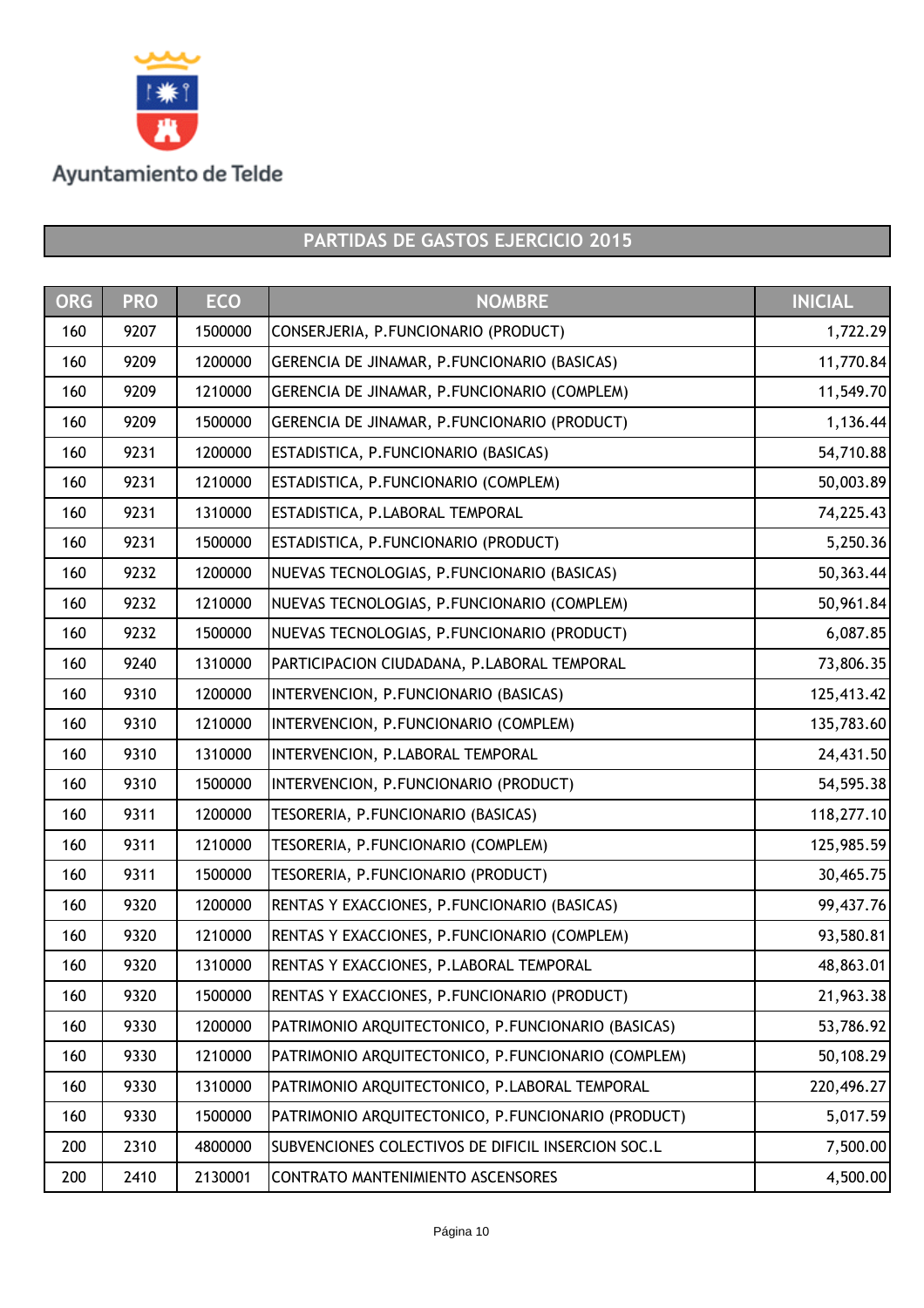

| <b>ORG</b> | <b>PRO</b> | <b>ECO</b> | <b>NOMBRE</b>                                              | <b>INICIAL</b> |
|------------|------------|------------|------------------------------------------------------------|----------------|
| 200        | 2410       | 2269901    | ACTIVIDADES EN DESARROLLO DE PROGRAMA                      | 301,250.00     |
| 200        | 2410       | 2269902    | PROGRAMA MUNICIPAL DE FORMACION E INTERVENCION             | 3,000.00       |
| 200        | 2410       | 2269904    | SCE-PFAE ACEBUCHE, ACTIVIDADES DESARROLLO DE PROGRAMA      |                |
| 200        | 2410       | 2269905    | SCE-PFAE GRIFO 2, ACTIVIDADES DESARROLLO DE PROGRAMA       |                |
| 200        | 2410       | 2269906    | SCE-PFAE GRIFO 3, ACTIVIDADES DESARROLLO DE PROGRAMA       |                |
| 200        | 2410       | 6270021    | SUBV. 2013 - SCE PROYECTO 'COMERCIO JOVEN                  |                |
| 200        | 3380       | 2269901    | CABILDO 'SAN GREGORIO GUARDA UN AS EN LA MANGA             |                |
| 202        | 2410       | 2269901    | DESARROLLO LOCAL-PYMES PROGR. ASESORAMIENTO                | 7,500.00       |
| 202        | 2410       | 2269903    | AGENDA 21 DE LA CULTURA, NUEVAS ESTRATEGIAS DES.           | 10,000.00      |
| 210        | 9240       | 2120000    | MANTENIMIENTO Y CONSRV.LOCALES SOCIALES                    | 10,000.00      |
| 210        | 9240       | 2269901    | ACTIVIDADES Y DESARROLLO PROGRAMAS PARTICIPACION C         | 5,000.00       |
| 210        | 9240       | 4660000    | TRANSF. A LA FEMP Y A LA FECAM                             | 6,600.00       |
| 220        | 2314       | 2269900    | ACTIVIDADES EN DESARROLLO DE PROGRAMA                      | 5,000.00       |
| 300        | 1320       | 2140000    | MANTENIMIENTO Y REPUESTOS VEHICULOS POLICIA LOCAL          | 18,000.00      |
| 300        | 1320       | 2200001    | FORMULARIOS Y TALONARIOS POLICIA LOCAL                     | 1,225.00       |
| 300        | 1320       | 2210400    | SUMINISTRO VESTUARIO DE TRABAJO                            | 25,000.00      |
| 300        | 1320       | 2210401    | SUMINISTRO DE MUNICION REGLAMENTARIA POLICIA LOCAL         | 4,000.00       |
| 300        | 1320       | 2210500    | SUMINISTRO ALIMENTOS SERVICIO PLAYAS POLICIA LOCAL         | 2,000.00       |
| 300        | 1320       | 2260200    | HOMOGENEIZACION SIGNOS EXTERNOS POLICIA LOCAL.             | 2,000.00       |
| 300        | 1320       | 2269901    | ACTIVIDADES EN DESARROLLO DE PROGRAMA                      | 2,450.00       |
| 310        | 1350       | 2130000    | MANTENIMIENTO MAQUINARIA                                   | 500.00         |
| 310        | 1350       | 2130001    | CONTRATO MANTENIMIENTO DE EMISORAS                         | 15,000.00      |
| 310        | 1350       | 2210400    | SUMINISTRO VESTUARIO DE TRABAJO                            | 5,000.00       |
| 310        | 1350       | 2210500    | SUMINISTRO ALIMENTOS A VOLUNTARIOS                         | 18,000.00      |
| 310        | 1350       | 2240000    | PROTECCION CIVIL, POLIZAS SEGUROS (R.CIVIL)                | 1,600.00       |
| 310        | 1350       | 2269901    | ACTIVIDADES EN DESARROLLO DE PROGRAMA                      | 275.00         |
| 310        | 1350       | 7670000    | APORT. AL CONSORCIO DE EMERG. GRAN CANARIA (INVERS         | 1,400,000.00   |
| 320        | 1330       | 2100000    | MEJORA DE SEÑALIZACIONES (SUBV. CABILDO)                   | 25,000.00      |
| 320        | 1330       | 2100001    | Sub.Cabildo Mantenimiento de Infraestructura (Marquesinas) |                |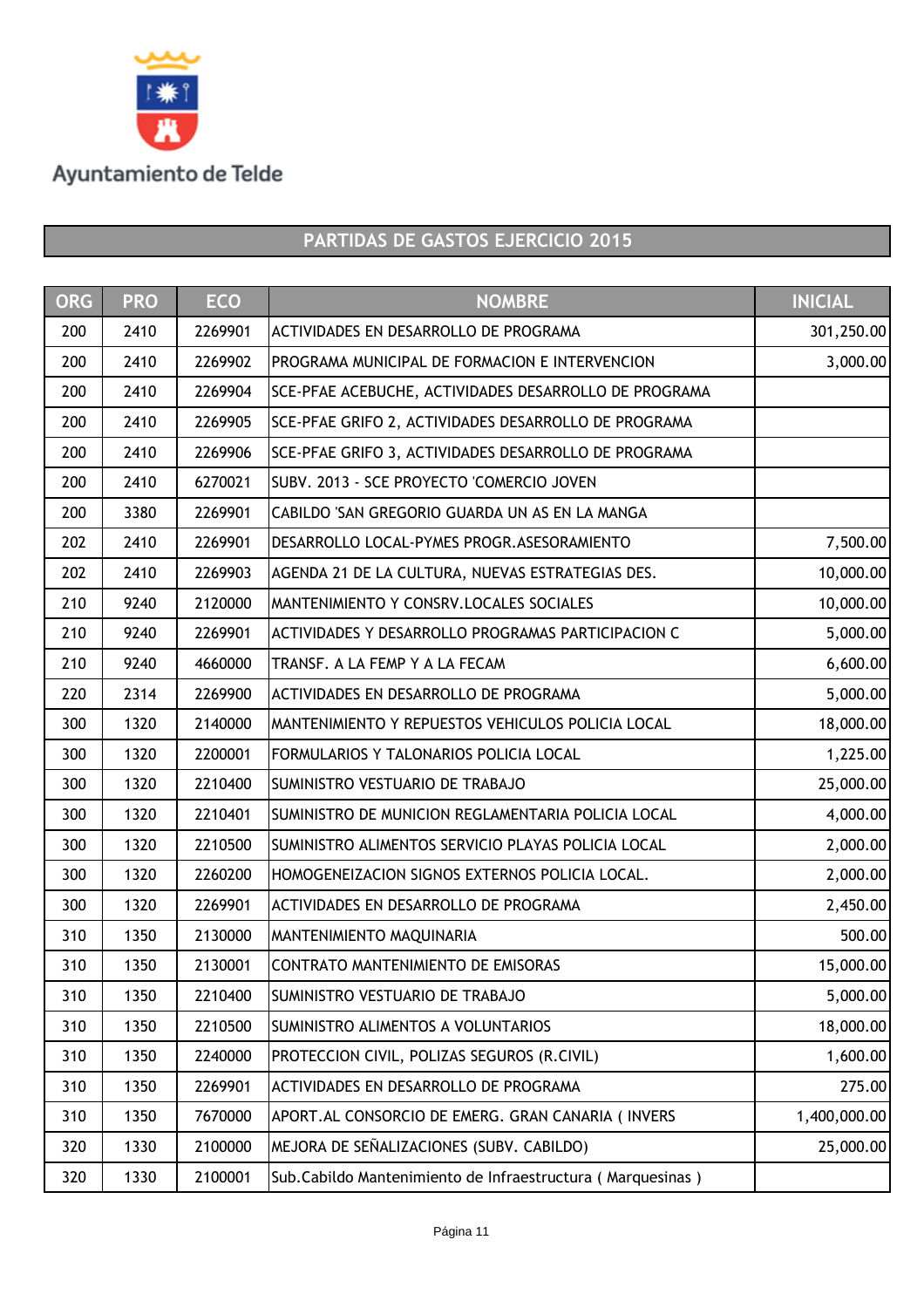

| <b>ORG</b> | <b>PRO</b> | <b>ECO</b> | <b>NOMBRE</b>                                            | <b>INICIAL</b> |
|------------|------------|------------|----------------------------------------------------------|----------------|
| 320        | 1330       | 2130000    | MANTENIMIENTO MAQUINARIA Y SEÑALES DE TRAFICO            | 5,500.00       |
| 320        | 1330       | 2130001    | CONTRATO MANTENIMIENTO DE SEMAFOROS                      | 32,000.00      |
| 400        | 2311       | 2020000    | ALQUILER VIVIENDA CENTRO REHABILITACION PSICO-SOCI       |                |
| 400        | 2311       | 2260200    | GESTION CENTRO DE TERCERA EDAD (GBNO.AUT                 | 65,670.00      |
| 400        | 2311       | 2269901    | ACTIVIDADES EN DESARROLLO DE PROGRAMA                    | 50,000.00      |
| 400        | 2311       | 2269902    | DESARR. PROGRAMA-TALLER ACABADO EN MADERA                | 3,000.00       |
| 400        | 2311       | 2269904    | CENTRO DE DIA PSICOSOCIAL, GASTOS DES. PROGRAMA          | 7,522.19       |
| 400        | 2311       | 2269907    | PROGRAMA ALZEIMER                                        | 87,769.48      |
| 400        | 2311       | 2269910    | SERVICIO DE DIA-ATENCION SOCIO EDUCATIVA-EDUCERE         | 11,513.20      |
| 400        | 2311       | 2269917    | DIVIERTETE SIN BARRERAS-CABILDO INSULAR                  | 35,353.95      |
| 400        | 2311       | 2279901    | CONTRATO COOPERATIVAS AYUDA A DOMICILIO                  | 425,000.00     |
| 400        | 2311       | 4800000    | TRANSF. BENEFICO-ASISTENCIA CRUZ ROJA                    | 49,964.95      |
| 400        | 2311       | 4800001    | <b>AYUDAS A MINUSVALIDOS</b>                             | 75,000.00      |
| 400        | 2311       | 4800002    | AYUDAS A LA TERCERA EDAD                                 | 50,000.00      |
| 400        | 2311       | 4800003    | TRANSF. AYUDAS DE EMERGENCIA SOCIAL-VER MEMORANDUN       | 1,000,000.00   |
| 400        | 2311       | 4800006    | TOXICOMANIA, SUBVENCION YRICHEN                          | 8,750.00       |
| 410        | 2315       | 2269900    | ACTIVIDADES EN DESARROLLO DE PROGRAMA                    | 18,000.00      |
| 410        | 2315       | 2269901    | IGUALDAD DE TRATO Y OPORTUNIDADES MUJERES Y HOMBRES/2014 |                |
| 410        | 2315       | 2269903    | PREVENCION VIOLENCIA DE GENERO, GASTOS CORRIENTES        |                |
| 420        | 2316       | 2269900    | ACTIVIDADES EN DESARROLLO DE PROGRAMA                    | 18,000.00      |
| 420        | 2316       | 2269904    | CAMPAÑA MARCATE UN VERANO                                | 18,000.00      |
| 430        | 3262       | 4790000    | A EMGESTEL, ENCOM, GESTION DE LA ESCUELA DE MUSICA       | 134, 277. 43   |
| 430        | 3320       | 2270602    | CONTRATO GEST. BIBLIOTECAS PUBLICAS DEL MUNICIPIO        | 511,237.13     |
| 430        | 3340       | 2230000    | <b>GASTOS DE TRANSPORTES</b>                             | 7,500.00       |
| 430        | 3340       | 2260200    | GASTOS DE PUBLICIDAD DE ACTOS CULTURALES                 | 3,000.00       |
| 430        | 3340       | 2269900    | ACTIVIDADES EN DESARROLLO DE PROGRAMA                    | 50,000.00      |
| 430        | 3340       | 2270001    | CONTRATO LIMPIEZA INSTALACIONES                          | 30,000.00      |
| 430        | 3340       | 4490000    | ENCOMIENDA GESTION ACTIVI. CULTURALES (GESTEL)           | 696,578.17     |
| 440        | 3380       | 2030000    | ALQUILER DE MAQUIN., INSTALAC. Y UTILLAJE FESTEJOS       | 7,000.00       |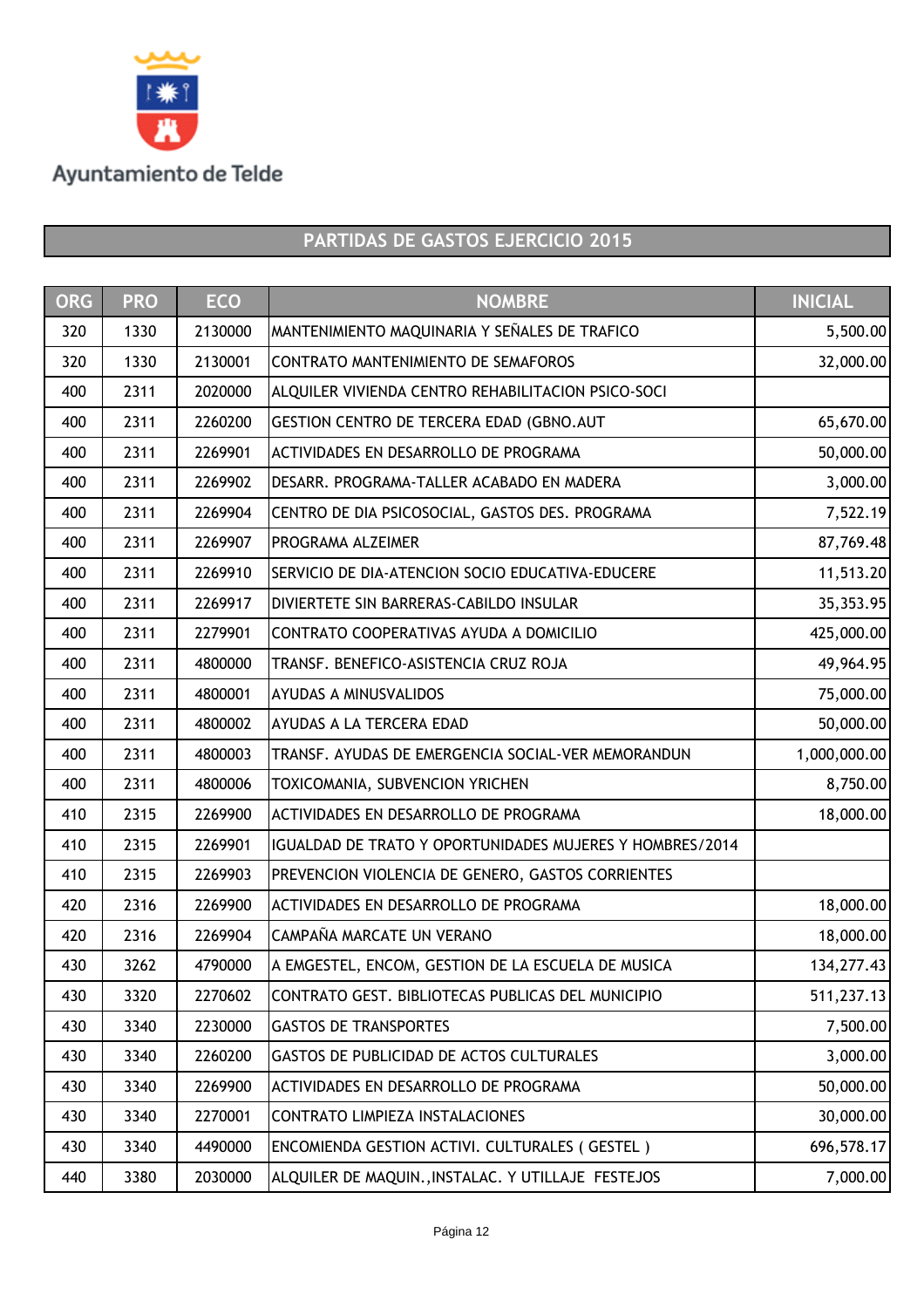

| <b>ORG</b> | <b>PRO</b> | <b>ECO</b> | <b>NOMBRE</b>                                      | <b>INICIAL</b> |
|------------|------------|------------|----------------------------------------------------|----------------|
| 440        | 3380       | 2040000    | ALQUILER DE VEHICULOS Y OTROS PARA FESTEJOS        | 1,312.50       |
| 440        | 3380       | 2100000    | MANTEN. Y CONSERV. DE INFRAESTRUCTURAS DE FESTEJOS | 10,000.00      |
| 440        | 3380       | 2130000    | MANTEN. Y CONSERV. MAQUINARIA-UTILLAJE DE FESTEJOS | 175.00         |
| 440        | 3380       | 2210000    | SUMINISTRO DE ENERGIA ELECTRICA PARA FESTEJOS      | 750.00         |
| 440        | 3380       | 2210400    | SUMINISTRO DE VESTUARIO-DISFRACES PARA FESTEJOS    | 1,000.00       |
| 440        | 3380       | 2230000    | <b>GASTOS DE TRANSPORTES PARA FESTEJOS</b>         | 5,000.00       |
| 440        | 3380       | 2260200    | GASTOS DE PUBLICIDAD Y PROPAGANDA DE FESTEJOS      | 3,000.00       |
| 440        | 3380       | 2269900    | ACTIVIDADES Y DESARROLLO DE PROGRAMAS DE FESTEJOS  | 120,000.00     |
| 450        | 3410       | 2120001    | REPARAC-MANTENIMIENTO DE INSTALACIONES DEPORTIVAS  | 220,000.00     |
| 450        | 3410       | 2269900    | <b>ACTIVIDADES EN DESARROLLO DE PROGRAMA</b>       | 70,000.00      |
| 450        | 3410       | 2269901    | <b>CIUDAD EUROPEA DEL DEPORTE</b>                  | 35,000.00      |
| 450        | 3410       | 2270001    | CONTRATO LIMPIEZA INSTALACIONES                    | 120,000.00     |
| 450        | 3410       | 2279900    | <b>GESTION DE ACTIVIDADES FISODEPORTIVAS</b>       | 70,000.00      |
| 460        | 3260       | 2120000    | <b>MANTENIMIENTO EDIFICIOS</b>                     | 100,000.00     |
| 460        | 3260       | 2269900    | ACTIVIDADES EN DESARROLLO DE PROGRAMA              | 18,000.00      |
| 460        | 3260       | 2270001    | CONTRATO LIMPIEZA COLEGIOS                         | 1,379,000.00   |
| 462        | 3263       | 2230000    | <b>GASTOS DE TRANSPORTES</b>                       | 16,588.79      |
| 462        | 3263       | 2269900    | MANTENIMIENTO DEL C.O.D.A.T.                       | 10,000.00      |
| 462        | 3263       | 2270001    | CONTRATO LIMPIEZA ( VER MEMORANDUM )               | 22,470.02      |
| 500        | 4312       | 2100000    | MANT. Y CONSERV. DE MERCADOS MPALES                | 8,000.00       |
| 500        | 4312       | 2130000    | MANTENIMIENTO MAQUINARIA                           | 3,000.00       |
| 500        | 4312       | 2240001    | <b>POLIZAS SEGUROS</b>                             | 1,500.00       |
| 510        | 3111       | 2269900    | ACT. Y DESARROLLO PROGRAMAS SANIDAD                | 20,000.00      |
| 510        | 3111       | 2270001    | DESINFECCION-DESRATIZACION MUNICIPIO               | 60,000.00      |
| 510        | 3112       | 2269900    | ACT. Y DESARROLLO PROGRAMAS SANIDAD                |                |
| 520        | 4930       | 2269900    | ACT. Y DESARROLLO PROGRAMAS O.M.I.C.               | 1,500.00       |
| 530        | 4140       | 2120000    | MANTENIMIENTO Y CONSERV. DE LA CASA VERDE          | 500.00         |
| 530        | 4140       | 2269900    | ACTIVIDADES Y DESARROLLO PROGRAMAS MEDIO AMBIENTE  | 18,000.00      |
| 540        | 1720       | 2100000    | MANTENIMIENTO DE INFRAESTRUCTURAS                  | 44,769.00      |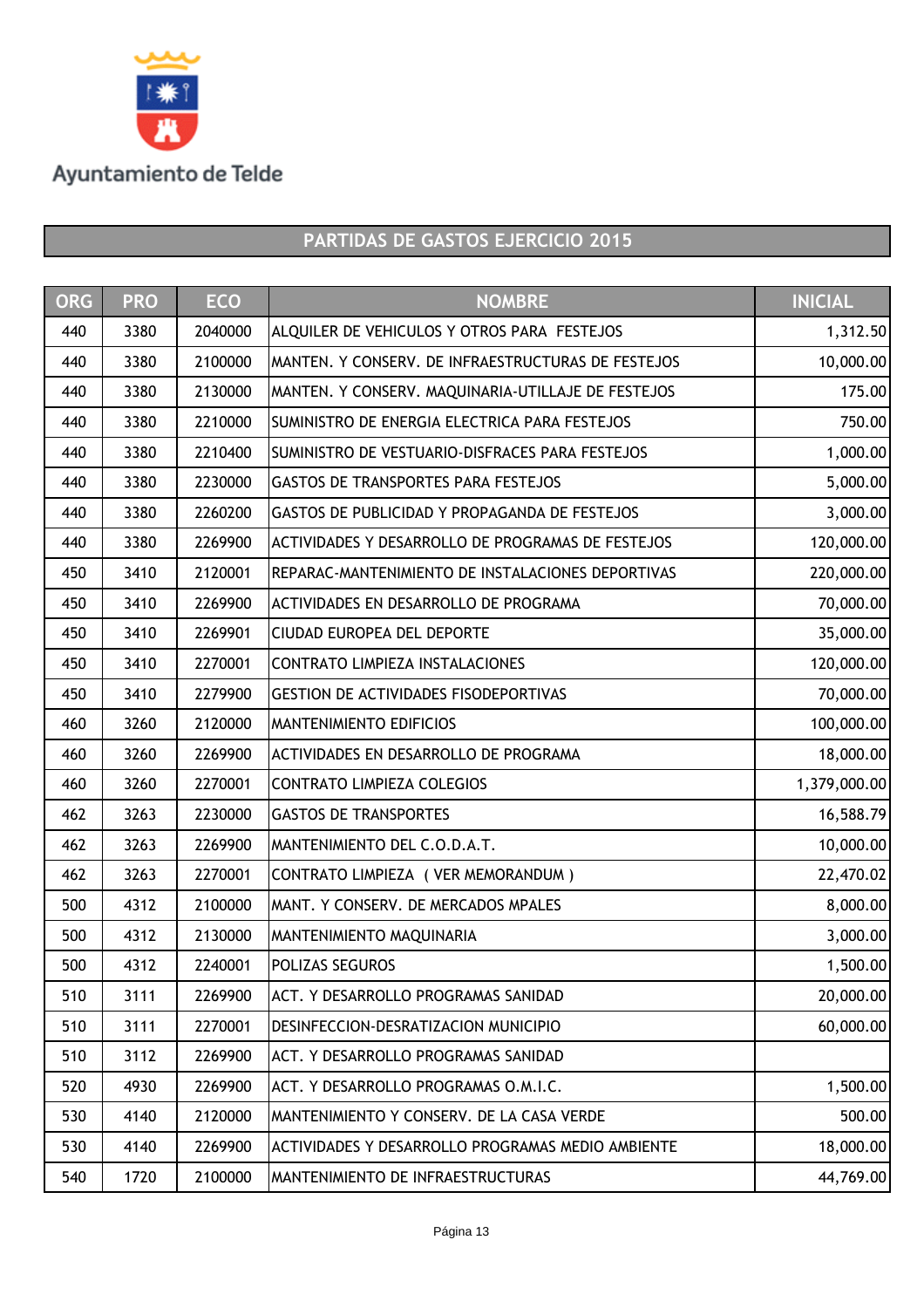

| <b>ORG</b> | <b>PRO</b> | <b>ECO</b> | <b>NOMBRE</b>                                       | <b>INICIAL</b> |
|------------|------------|------------|-----------------------------------------------------|----------------|
| 540        | 1720       | 2269900    | ACTIVIDADES EN DESARROLLO DE PROGRAMA               | 25,800.00      |
| 540        | 1720       | 2269902    | PLAYAS- CANON OCUPACION Y APROVECHAMIENTO.          | 5,200.00       |
| 540        | 2311       | 4800000    | CONV.CRUZ ROJA VIGILANCIA Y SEG.EN PLAYAS           | 165,000.00     |
| 541        | 4320       | 2269900    | ACTIVIDADES EN DESARROLLO DE PROGRAMA               | 10,000.00      |
| 541        | 4320       | 2269901    | FERIAS TURISMO, ACTIVIDADES EN DESARROLLO           | 1,925.00       |
| 560        | 4190       | 2269900    | ACTIVID. Y DESARROLLO PROGRAMA AGRICULTURA, GANAD   | 20,000.00      |
| 561        | 4191       | 2100000    | MANT.DEPÓSITO TEMP.RECOGIDA ANIMALES                | 1,000.00       |
| 561        | 4191       | 2270000    | CONTRATO RECOGIDA DE ANIMALES                       | 25,000.00      |
| 600        | 1510       | 2260200    | ANUNCIOS, EDICTOS-AVISOS-PUBLICIDAD                 | 1,250.00       |
| 600        | 1510       | 2279901    | CONTRATO ARRENDAMIENTO SERVICIO                     | 20,000.00      |
| 600        | 1510       | 4790000    | FOMENTAS, PLANEAMIENTO MUNICIPAL                    | 261,927.33     |
| 600        | 1510       | 7670000    | APORT. AL CONSORCIO AEROPORTUARIO                   | 70,000.00      |
| 610        | 9330       | 2260400    | <b>GASTOS JURIDICOS</b>                             | 1,000.00       |
| 610        | 9330       | 2269900    | ACTIVIDADES EN DESARROLLO DE PROGRAMA               | 437.50         |
| 610        | 9330       | 2270604    | TRABAJOS, CONFECCION INVENTARIO DE BIENES           | 18,000.00      |
| 610        | 9330       | 6900001    | CONVENIOS JUDICIALES PAGO EXPROPIACIONES            | 4,000,000.00   |
| 620        | 3360       | 2269900    | ACTIVIDADES EN DESARROLLO DE PROGRAMA               | 10,525.00      |
| 620        | 3360       | 4800000    | <b>SUBVENCIONES PARA CONSERVACION</b>               | 14,525.00      |
| 630        | 1520       | 2240000    | SEGURO RESPONS.CIVIL ARQUITECTOS VIVIENDA           | 21,000.00      |
| 630        | 1520       | 4239100    | APORTACION AL CONSORCIO DE VIVIENDA                 | 7,250.00       |
| 630        | 1520       | 4790001    | A URVITEL, REHABILITACION VIVIENDAS URBANAS         | 1,009,935.84   |
| 630        | 1520       | 7400003    | FOMENTAS, Aportacion Plan Municipal de Viviendas    | 293,446.85     |
| 640        | 1710       | 2100000    | MANTENIMIENTO DE INFRAESTRUCTURAS                   | 5,000.00       |
| 640        | 1710       | 2100001    | CONTRATO MANTENIMIENTO ZONAS VERDES                 | 4,400,000.00   |
| 640        | 1710       | 2270002    | CONTRATO GESTION DE LAS FUENTES DEL MUNICIPIO       | 370,000.00     |
| 640        | 1710       | 2270600    | <b>ESTUDIO Y TRABAJO TECNICO PARQUES Y JARDINES</b> | 25,000.00      |
| 700        | 1690       | 2100000    | MANT.Y CONSERV. INFRAESTRUCTURAS DE SERVICIOS       | 35,000.00      |
| 700        | 1690       | 2120000    | MANT.Y CONSERV. EDIFICIOS Y DEPENDENCIAS SERVICIOS  | 5,000.00       |
| 700        | 1690       | 2130000    | MANT.Y CONSERV. MAQUINARIA Y UTILLAJE DE SERVICIOS  | 5,000.00       |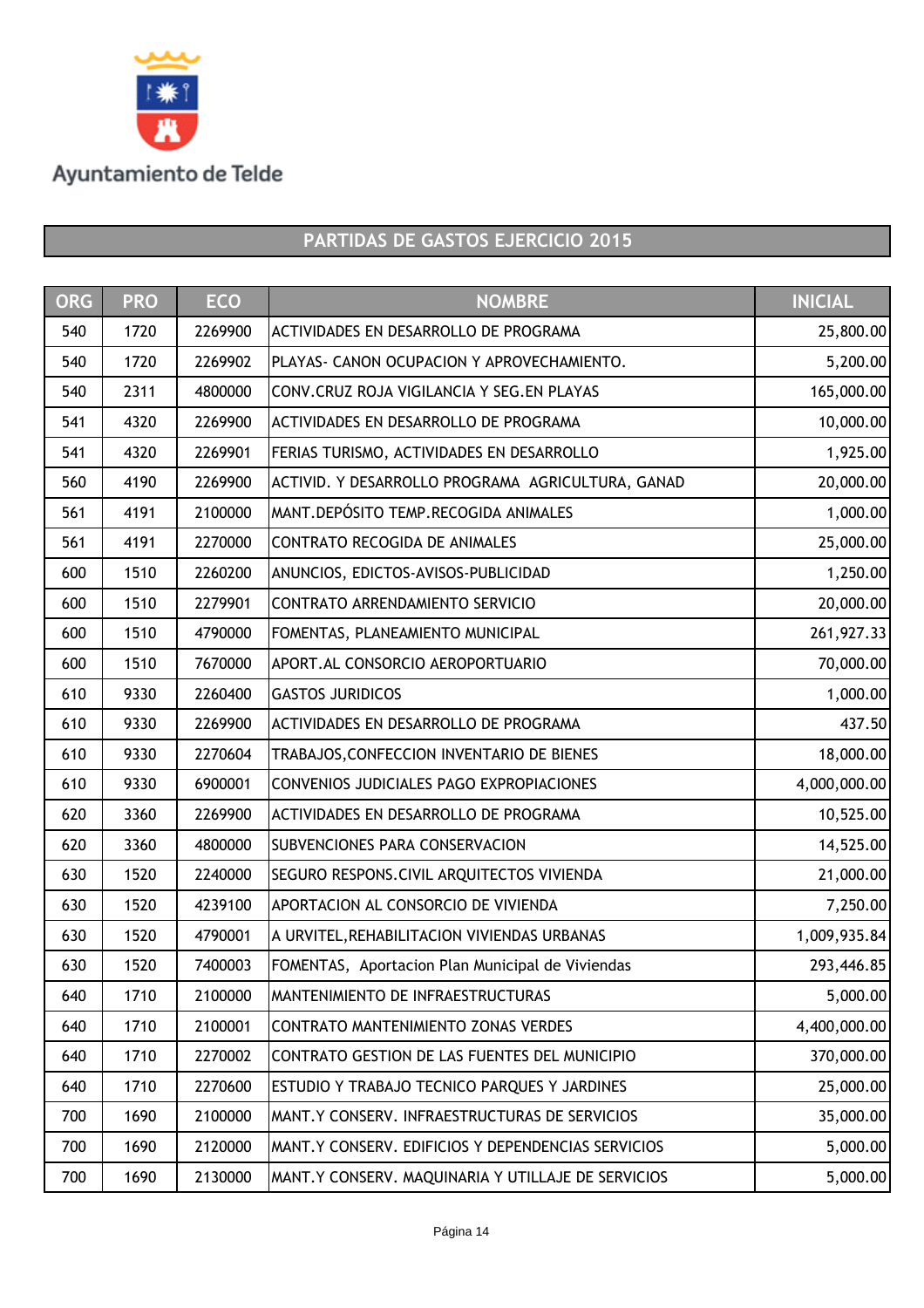

| <b>ORG</b> | <b>PRO</b> | <b>ECO</b> | <b>NOMBRE</b>                                      | <b>INICIAL</b> |
|------------|------------|------------|----------------------------------------------------|----------------|
| 700        | 9201       | 2270000    | CONTRATO LIMPIEZA DE DEPENDENCIAS MUNICIPALES      | 485,000.00     |
| 701        | 1530       | 2210100    | CONSUMO AGUA ABASTO VIAS Y OBRAS                   | 1,106.44       |
| 701        | 1640       | 2210100    | CONSUMO AGUA ABASTO CEMENTERIOS                    | 4,920.00       |
| 701        | 1720       | 2210100    | CONSUMO AGUA ABASTO PLAYAS Y TURISMO               | 17,083.00      |
| 701        | 2310       | 2210100    | CONSUMO AGUA ABASTO SERVICIOS SOCIALES             | 6,243.77       |
| 701        | 2310       | 2210101    | SANEAMIENTO Y DEPUR. SERVICIOS SOCIALES            | 1,284.43       |
| 701        | 2310       | 4800000    | COMPENSACIONES PENSIONISTAS FAM.NUM.Y ASSVV        | 55,000.00      |
| 701        | 3260       | 2210100    | CONSUMO AGUA ABASTO COLEGIOS-GUARDERIAS            | 70,735.00      |
| 701        | 3260       | 2210101    | SANEAMIENTO Y DEPUR. COLEGIOS-GUARDERIAS           | 18,530.77      |
| 701        | 3380       | 2210100    | CONSUMO AGUA ABASTO FESTEJOS                       | 727.78         |
| 701        | 3410       | 2210100    | CONSUMO AGUA ABASTO INSTAL. DPTVAS.                | 39,046.56      |
| 701        | 3410       | 2210101    | SANEAMIENTO Y DEPUR. INSTALAC. DPTVAS.             | 31,000.00      |
| 701        | 4312       | 2210100    | CONSUMO AGUA ABASTO MERCADOS-CONSUMO               | 13,409.46      |
| 701        | 4312       | 2210101    | SANEAMIENTO Y DEPUR. MERCADOS-CONSUMO              | 2,700.00       |
| 701        | 9201       | 2210100    | CONSUMO AGUA ABASTO DEPENDENCIAS MPLES.            | 17,988.64      |
| 701        | 9201       | 2210101    | SANEAMIENTO Y DEPUR.DEPENDENCIAS MPALES.           | 3,500.00       |
| 701        | 9240       | 2210100    | CONSUMO AGUA ABASTO PARTICIP.CIUDADANA             | 35,398.84      |
| 702        | 1640       | 2210000    | SUMIN. ENERGIA ELECTRICA CEMENTERIOS               | 410.00         |
| 702        | 1650       | 2100000    | MANTEN. INFRAESTRUCTURAS ALUMBRADO                 | 62,900.00      |
| 702        | 1650       | 2100001    | GESTION DEL SERV. PÚBLICO ALUMBRADO MPAL. DE TELDE | 2,705,443.83   |
| 702        | 3210       | 2210000    | SUMIN. ENERGIA ELECTRICA ESCUELAS INFANT.          | 8,000.00       |
| 702        | 3260       | 2210000    | SUMIN. ENERGIA ELECTRICA COLEGIOS PUBL.            | 160,000.00     |
| 702        | 3410       | 2210000    | SUMIN. ENERGIA ELECTRICA INST. DEPORTIVAS          | 188,000.00     |
| 702        | 4312       | 2210000    | SUMIN. ENERGIA ELECTRICA MERCAODS                  | 2,500.00       |
| 702        | 9201       | 2210000    | SUMIN. ENERGIA ELECTRICA DEPEND.MPALES.            | 404,952.93     |
| 702        | 9201       | 2210001    | SUMIN. ENERGIA ELECTRICA DEPEND.JINAMAR            | 10,000.00      |
| 702        | 9240       | 2210000    | SUMIN. ENERGIA ELECTRICA LOCALES SOCIALES          | 18,000.00      |
| 703        | 1640       | 2120000    | <b>MANTENIMIENTO EDIFICIOS CEMENTERIOS</b>         | 40,000.00      |
| 703        | 1640       | 2270000    | CONTRATO DE GESTION Y MANTENIMIENTO CEMENTERIOS    | 15,500.00      |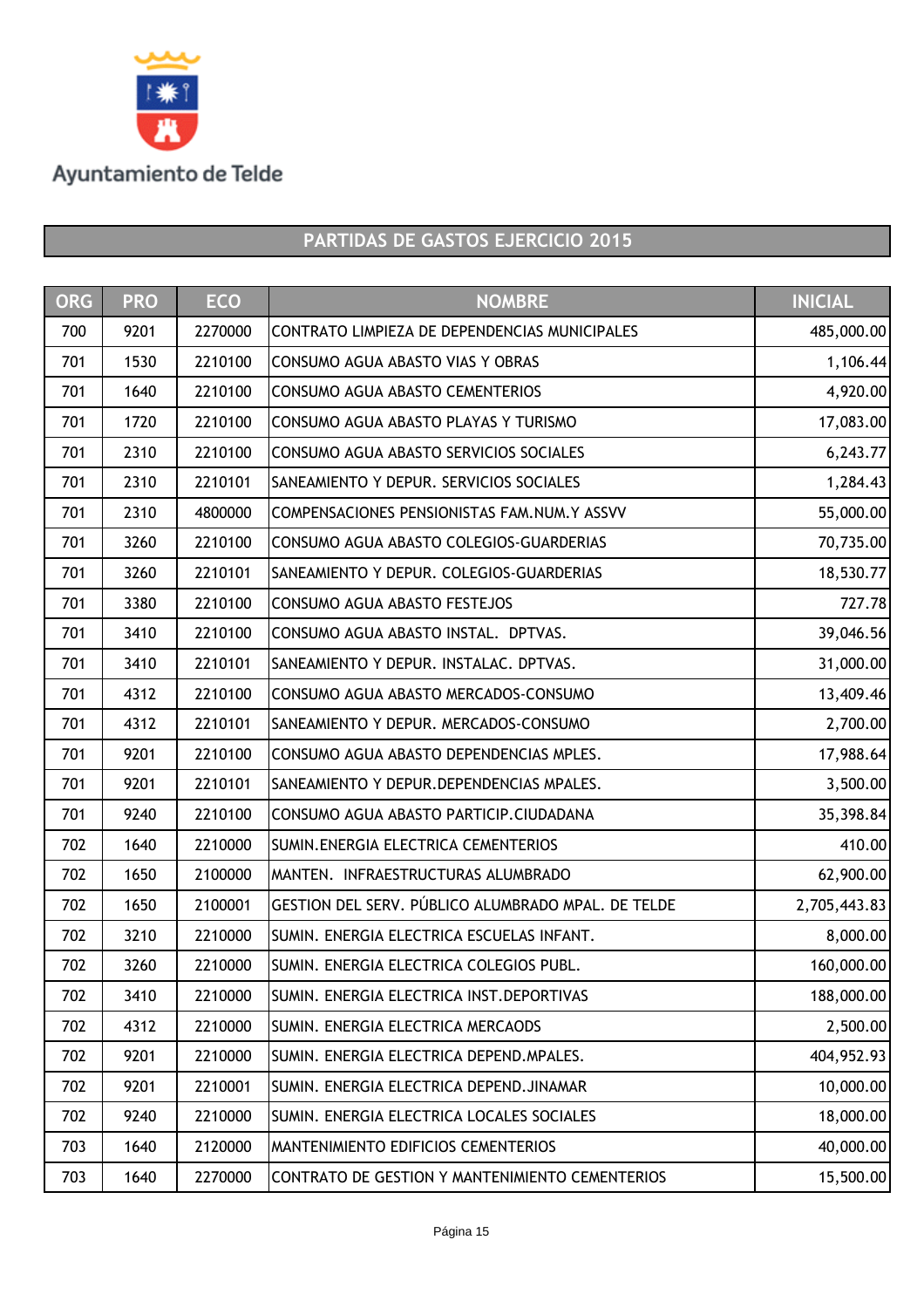

| ORG | <b>PRO</b> | <b>ECO</b> | <b>NOMBRE</b>                                | <b>INICIAL</b> |
|-----|------------|------------|----------------------------------------------|----------------|
| 710 | 1620       | 2270001    | CONTRATO DE GESTION RECOGIDA DE BASURAS      | 6,600,000.00   |
| 710 | 1620       | 2270002    | CANON PLANTA DE TRATAMIENTO RESIDUOS         | 500,000.00     |
| 710 | 3111       | 2270000    | CONTRATO RECOGIDA Y TRANSP. ANIMALES MUERTOS | 3,500.00       |
| 730 | 1320       | 2210300    | <b>SUMINISTRO COMBUSTIBLES</b>               | 25,000.00      |
| 730 | 1620       | 2210300    | <b>SUMINISTRO COMBUSTIBLES</b>               | 25,000.00      |
| 730 | 1620       | 2240000    | POLIZAS SEGUROS VEHICULOS                    | 2,500.00       |
| 730 | 4410       | 2140000    | IMANTENIMIENTO TRANSPORTES                   | 200,000.00     |
| 730 | 4410       | 2210300    | <b>SUMINISTRO COMBUSTIBLES</b>               | 100,000.00     |
| 730 | 4410       | 2240000    | <b>POLIZAS SEGUROS VEHICULOS</b>             | 65,000.00      |
| 800 | 1530       | 2269900    | DESARROLLO DE PROGRAMA VIAS Y OBRAS          | 754,000.00     |
| 800 | 1530       | 2279900    | CONTRATOS ARRENDAMIENTO DE SERVICIOS         | 22,000.00      |
| 806 | 1530       | 2270601    | HONORARIOS DE PROYECTOS DE VIAS Y OBRAS      | 137,646.53     |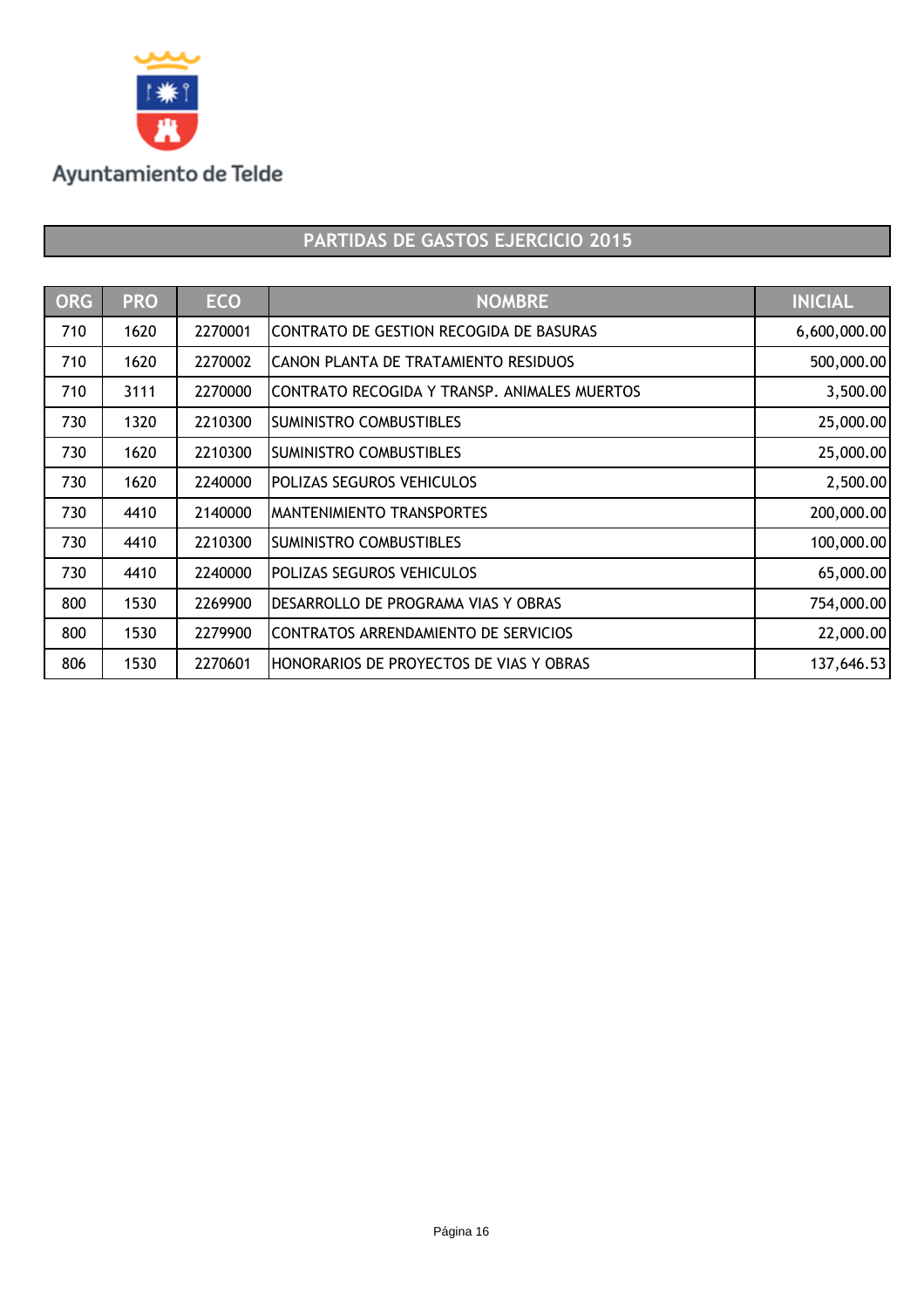

PGA/mag

### RESOLUCIÓN DEL COORDINADOR GENERAL DE ECONOMIA, HACIENDA, **RECAUDACION Y RENTAS**

Visto Informe-Propuesta de la Interventora General, de fecha 12 de mayo de 2015, donde se informa que en el Presupuesto de Gastos del ejercicio 2015 existen códigos en la Clasificación por Programas que no se ajustan a la Orden del Ministerio de Economía y Hacienda HAP/419/2014, de 14 de marzo (por la que se modifica la Orden EHA/3565/2008, de 3 de diciembre, por la que se aprueba la estructura de los presupuestos de la entidades locales) y que, según su Disposición Final Segunda, resulta de aplicación a los presupuestos correspondientes al ejercicio 2015 y siguientes, por ello

### **RESUELVO**

Adaptar los códigos de la Clasificación por Programas del Presupuesto de Gastos de 2015 a dicha Orden, que afecta a los siguientes Programas:

| Orden 2014 | Programa                                                               | Orden 2008 |
|------------|------------------------------------------------------------------------|------------|
| 1350       | Protección Civil                                                       | 1340       |
| 1530       | Vías Públicas                                                          | 1550       |
| 2315       | Asistencia Social Primaria. Promoción de la mujer                      | 2320       |
| 2316       | Asistencia Social Primaria. Promoción de la juventud                   | 2321       |
| 3111       | Protección de la Salubridad Pública. Sanidad y salud pública           | 3130       |
| 3112       | Protección de la Salubridad Pública. Salud laboral                     | 3131       |
| 3260       | Servicios Complementarios de Educación. Enseñanza                      | 3230       |
| 3261       | Servicios Complementarios de Educación. Escuela de música              | 3241       |
| 3262       | Servicios Complementarios de Educación. Conservatorio de música        | 3240       |
| 3263       | Servicios Complementarios de Educación. Centro de deficientes adultos  | 3242       |
| 3264       | Servicios Complementarios de Educación. Centros de estimulación precoz | 3243       |
| 4312       | Comercio. Mercados, abastos y lonjas                                   | 4310       |
| 9231       | Gestión del Padrón Municipal de Habitantes                             | 9232       |
| 9232       | Información básica y estadística. Informática y nuevas tecnologías     | 9231       |

En la ciudad de Telde, a 12 de mayo de 2015

EL SECRETARIO GENERAL TÉCNICO DE LA JUNTA DE GOBIERNO LOCAL DE TELDE D. Ángel Sutil Nesta

EL COORDINADOR GENERAL DEL ÁREA DE ECONOMÍA. HACIENDA, RECAUDACIÓN Y RENTAS D. Darío López Sánchez

|                    |                     | Código Seguro de verificación:nrgA1PAwes1FvGN40Ta08A==. Permite la verificación de la integridad de una<br>copia de este documento electrónico en la dirección: http://verifirma.telde.es/<br>Este documento incorpora firma electrónica reconocida de acuerdo a la Ley 59/2003, de 19 de diciembre, de firma electrónica. |               |            |
|--------------------|---------------------|----------------------------------------------------------------------------------------------------------------------------------------------------------------------------------------------------------------------------------------------------------------------------------------------------------------------------|---------------|------------|
| <b>FIRMADO POR</b> | Angel Sutil Nesta   |                                                                                                                                                                                                                                                                                                                            | <b>FECHA</b>  | 18/05/2015 |
|                    | DARIO LOPEZ SANCHEZ |                                                                                                                                                                                                                                                                                                                            |               |            |
| ID. FIRMA          | afirma              | nrgA1PAweslFvGN40TaO8A==                                                                                                                                                                                                                                                                                                   | <b>PÁGINA</b> | 1/1        |
|                    |                     | <u> III maanda ka mid maalaa ka mid maalaa ka mid maalaa ka mid maalaa ka mid maalaa ka mid maalaa ka mid maalaa</u><br>nrgA1PAwes1FvGN40Ta08A==                                                                                                                                                                           |               |            |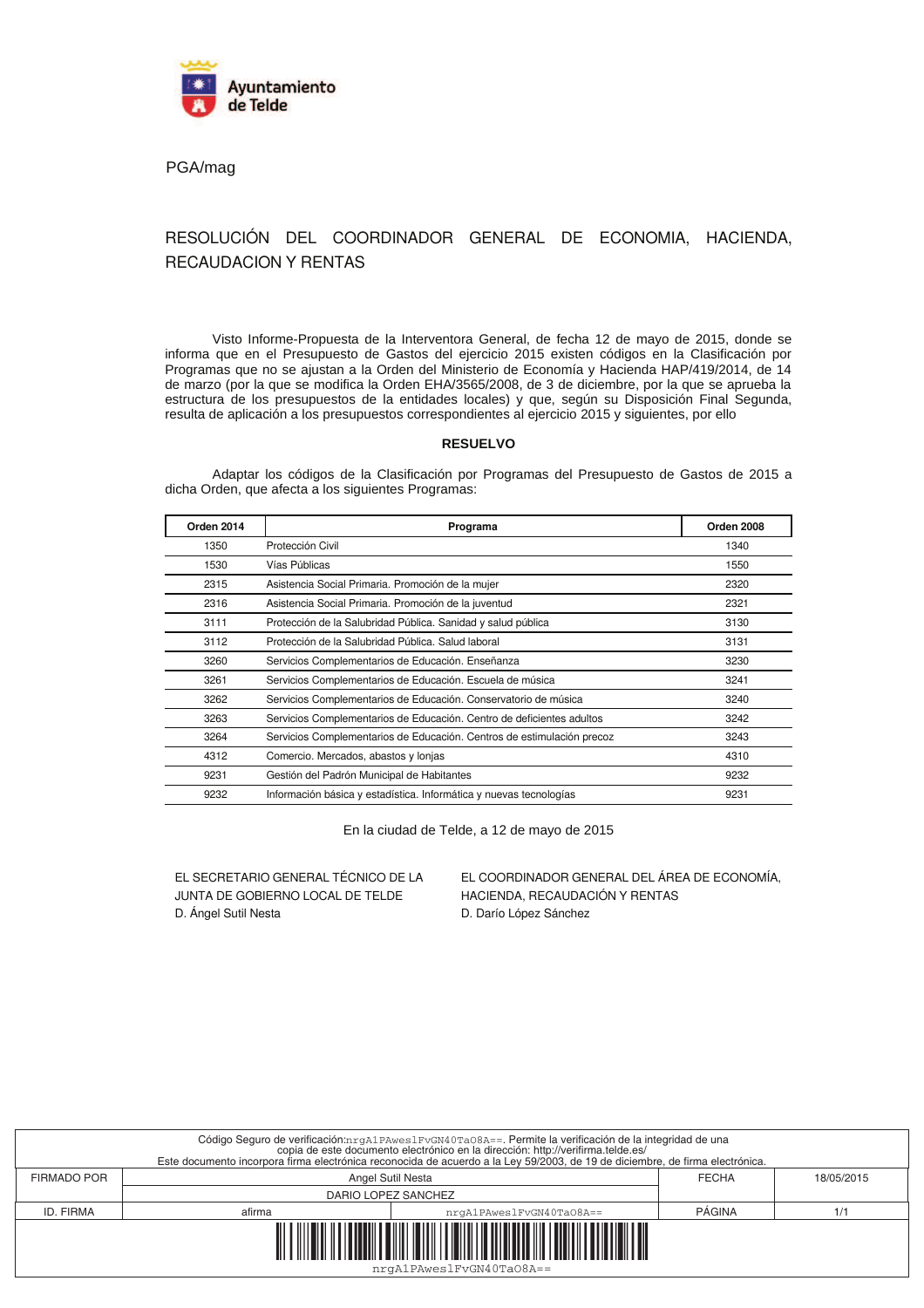

## **M.I.Ayuntamiento de Telde**

### Presupuestos 2015

### $\ddot{\phantom{0}}$  $\overline{\phantom{a}}$  $\sqrt{2}$  $\mathbf{I}$  $rac{6}{5}$  $\frac{1}{\sqrt{2}}$

|            |                                        | GASTOS - Resumen por Orgánica |
|------------|----------------------------------------|-------------------------------|
| Orgánica   | Descripción                            | <b>Créditos Iniciales</b>     |
| 100        | Presidencia                            | 969.688.51                    |
| 105        | Planificación y Desarrollo estratégico | 10.000.00                     |
| 110        | Economía y Hacienda                    | 18.740.025.52                 |
| <b>120</b> | de Personal<br>Gestión                 | 197.381.55                    |
| 130        | Régimen Interior                       | 1.569.000.00                  |
| 140        | Nuevas Tecnologías y Comunicaciones    | 0.00                          |
| 160        | Personal                               | 27.789.921.35                 |
| 200        | Desarrollo Local                       | 316.250.00                    |
| 202        | y Mediana Empresa<br>Pequeña           | 17.500.00                     |
| 210        | Participación Ciudadana                | 21.600.00                     |
| 220        | Solidaridad                            | 5.000.00                      |
| 230        | Medios de Comunicación                 | 0.00                          |
| 300        | Local<br>Policía I                     | 54.675.00                     |
| 310        | Protección Civil                       | 1.440.375.00                  |
| 320        | Tráfico                                | 62.500.00                     |
| 330        | <b>Multas</b>                          | 0.00                          |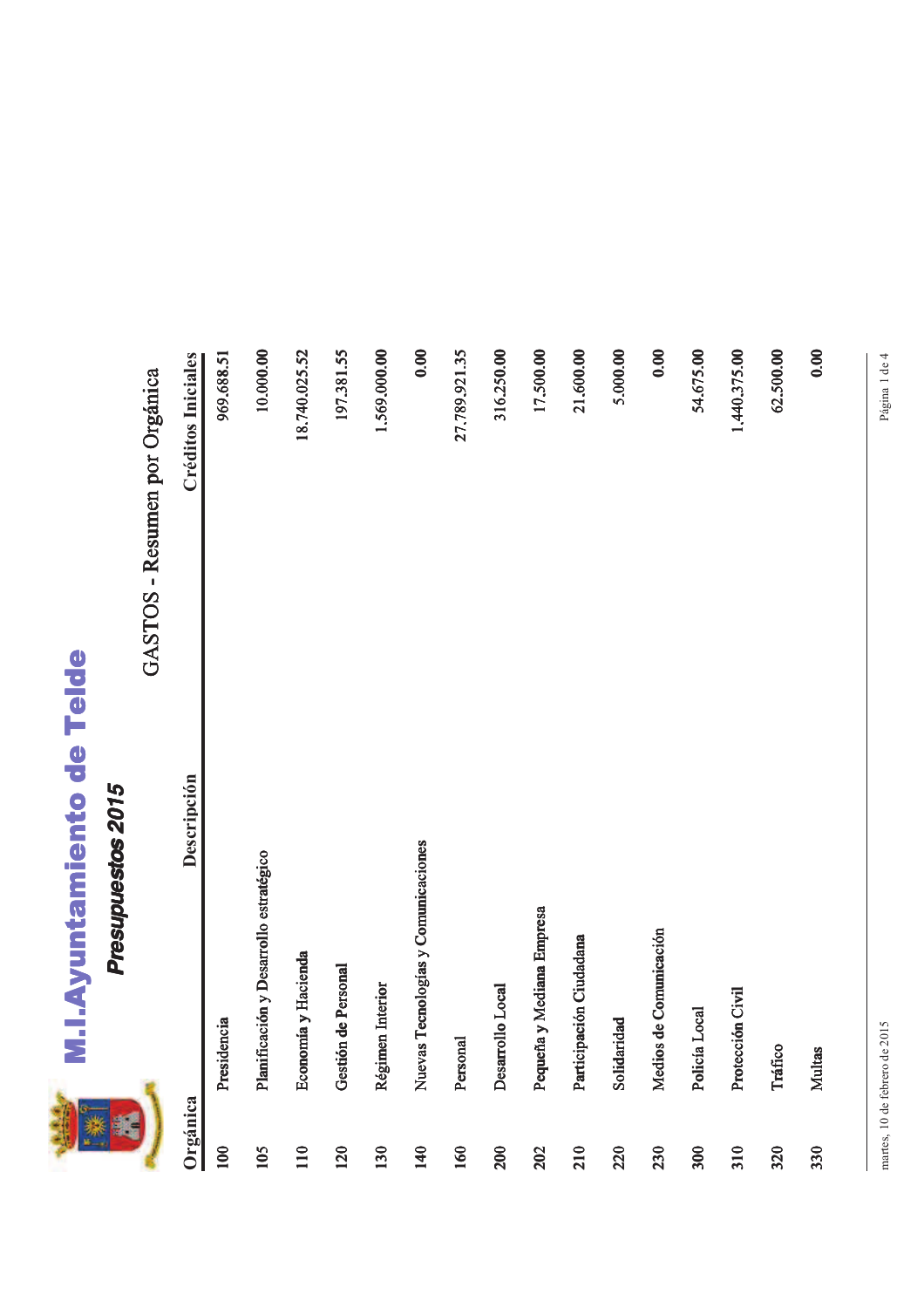| Orgánica |                               | Descripción | <b>Créditos Iniciales</b> |
|----------|-------------------------------|-------------|---------------------------|
| 400      | Servicios Sociales            |             | 1.869.543.77              |
| 410      | Promoción de la mujer         |             | 18.000.00                 |
| 420      | Promoción de la juventud      |             | 36.000.00                 |
| 430      | Cultura                       |             | 1.432.592.73              |
| 440      | Festejos y Ferias             |             | 148.237.50                |
| 450      | Deportes                      |             | 510.000.00                |
| 460      | <b>Enseñanza</b>              |             | 1.497.000.00              |
| 461      | <b>Escuelas Infantiles</b>    |             | 0.00                      |
| 462      | Centros de Educación Especial |             | 49.058.81                 |
| 500      | Mercado                       |             | 12.500.00                 |
| 510      | Y Salud Pública<br>Sanidad    |             | 80.000.00                 |
| 520      | O.M.I.C.                      |             | 1.500.00                  |
| 530      | Medio Ambiente                |             | 18.500.00                 |
| 540      | Playas                        |             | 240.769.00                |
| 541      | Turismo                       |             | 11.925.00                 |
| 560      | Agricultura Ganadería y Pesca |             | 20.000.00                 |
| 561      | Protección Animal             |             | 26.000.00                 |
| 600      | Urbanismo                     |             | 353.177.33                |
| 601      | Industria y Comercio          |             | 0.00                      |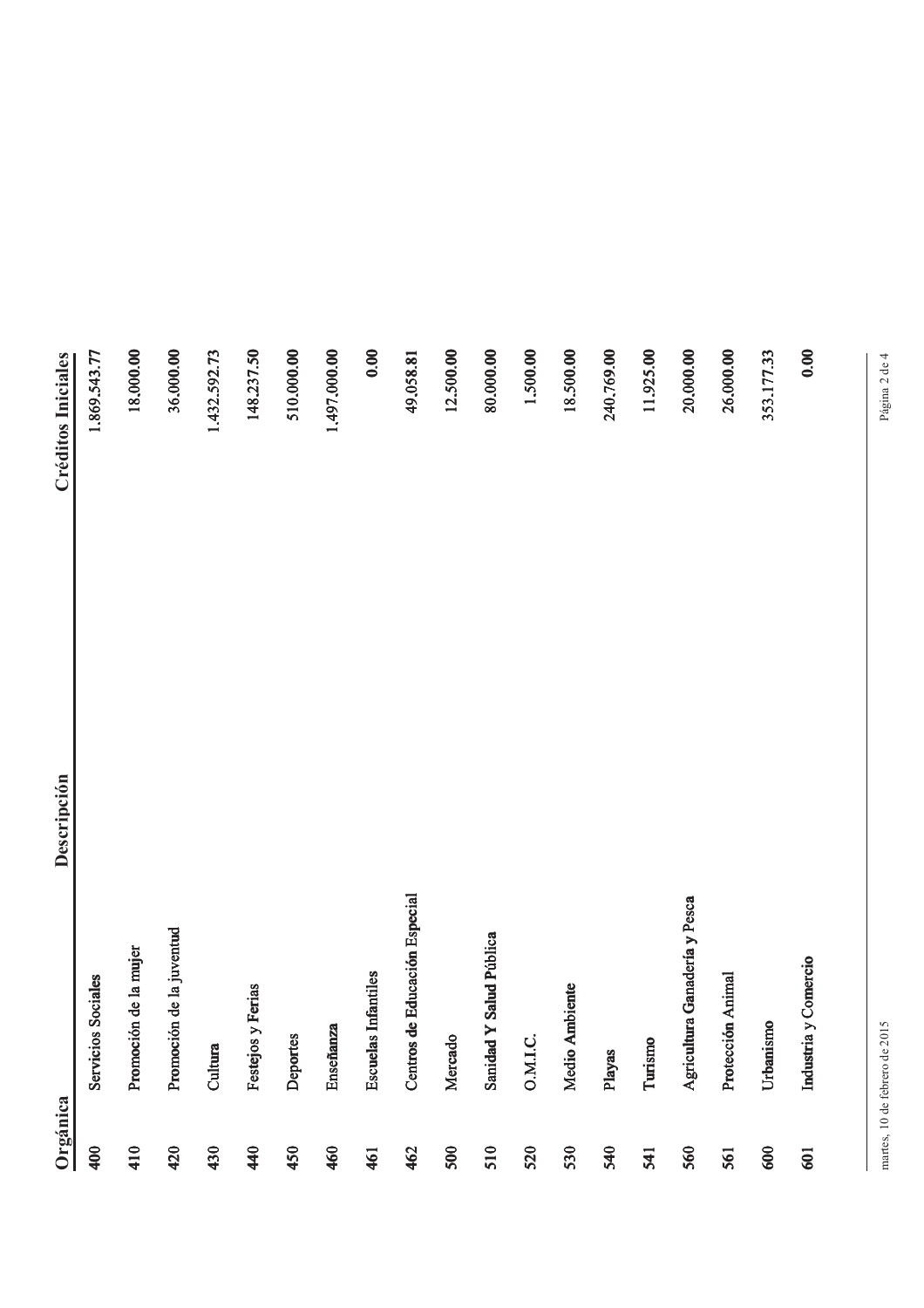| Orgánica | Descripción                        | <b>Créditos Iniciales</b> |
|----------|------------------------------------|---------------------------|
| 610      | Patrimonio M.                      | 4.019.437.50              |
| 620      | Patrimonio Histórico Artístico     | 25.050.00                 |
| 630      | Vivienda                           | 1.331.632.69              |
| 640      | Parques Y Jardines                 | 4.800.000.00              |
| 700      | Servicios y Vías Públicas          | 530.000.00                |
| 701      | Edificios y Dependencias           | 318.674.69                |
| 702      | Alumbrado Público                  | 3.560.206.76              |
| 703      | Cementerios                        | 55.500.00                 |
| 710      | Limpieza Viaria y Residuos Sólidos | 7.103.500.00              |
| 720      | Agua y Saneamiento                 | 0.00                      |
| 730      | Parque Móvil                       | 417.500.00                |
| 800      | Obras Municipales                  | 776.000.00                |
| 801      | Plan Inversiones 123,9/1997        | 0.00                      |
| 802      | Plan Inversiones 321/1997          | 0.00                      |
| 803      | Plan Inversiones Mcples./1997-1999 | 0.00                      |
| 804      | Plan Inversiones Mcples./1998      | 0.00                      |
| 805      | Il Plan Inversiones Mcples./1998   | 0.00                      |
| 806      | Plan Inversiones Mcples./1999      | 137.646.53                |
| 807      | Plan Inversiones Mcples./2000      | 0.00                      |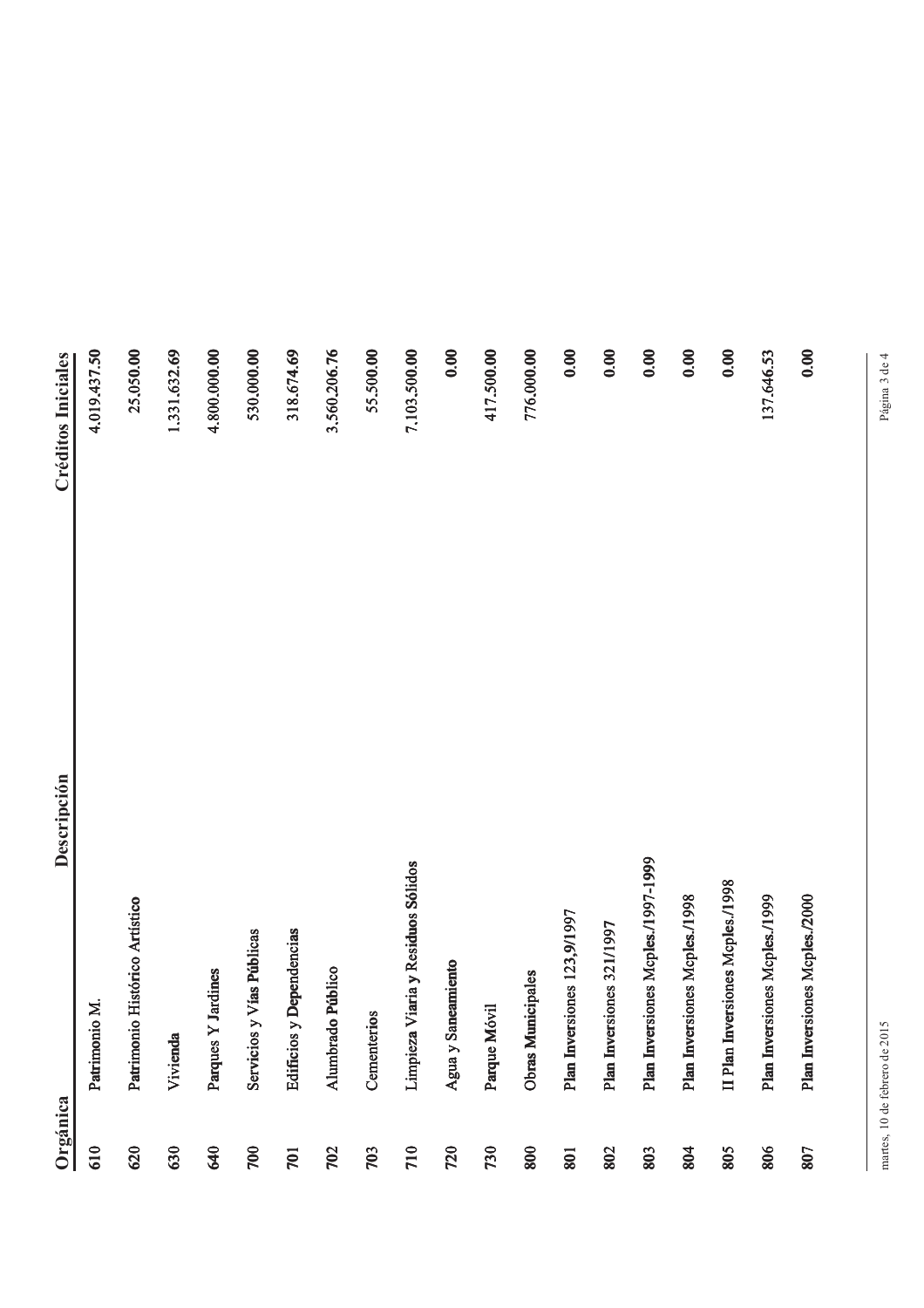| Orgánica                    | Descripción                        | <b>Créditos Iniciales</b> |      |
|-----------------------------|------------------------------------|---------------------------|------|
| 808                         | Plan Inversiones Mcples./2000-2003 |                           | 0.00 |
| 809                         | Plan Inversiones Mcples./2003      |                           | 0.00 |
| 810                         | Plan Inversiones Mcples./2004      |                           | 0.00 |
| $\overline{\phantom{0}311}$ | Plan Inversiones Mcples./2005      |                           | 0.00 |
| 812                         | Fondo Estatal de Inversión Local   |                           | 0.00 |
|                             |                                    | 80,593,869.24<br>Totales  |      |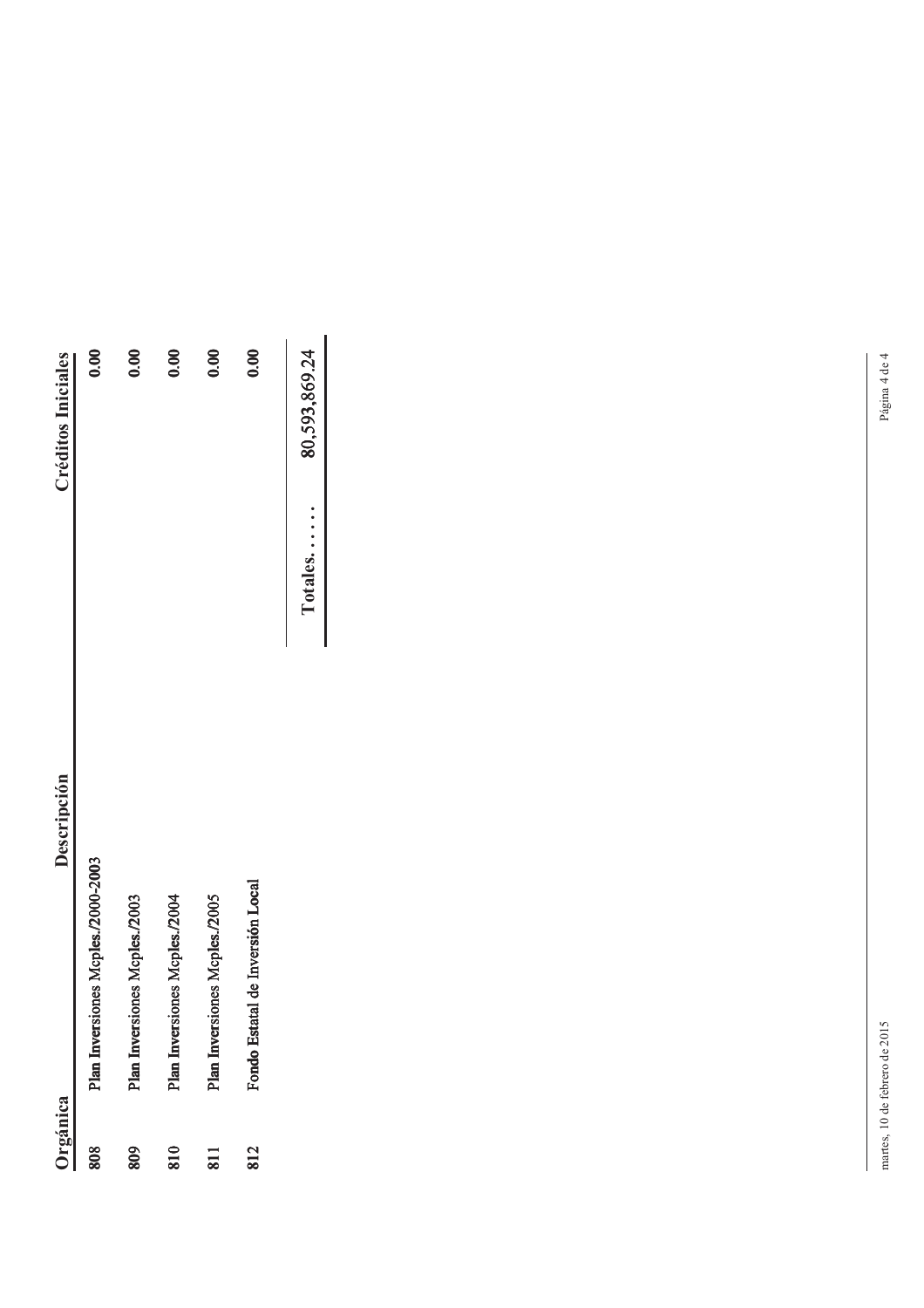

# M.I.Ayuntamiento de Telde

### GASTOS - Resumen por Área de Gasto

| <b>Area</b> de Gasto | Descripción                                          | Crédito Inicial %S/Tot |
|----------------------|------------------------------------------------------|------------------------|
|                      | DEUDA PUBLICA                                        | 15,675,025.52 19.45    |
|                      | SERVICIOS PUBLICOS BASICOS                           | 25,995,714.14 32.26    |
|                      | ACTUACIONES DE PROTECCION Y PROMOCION SOCIAL         | 10,741,559.18 13.33    |
|                      | PRODUCCION BIENES PUBLICOS DE CARACTER<br>PREFERENTE | 10,227,519.86 12.69    |
|                      | ACTUACIONES DE CARACTER ECONOMICO                    | 1,428,960.25 1.77      |
|                      | ACTUACIONES DE CARACTER GENERAL                      | 16,525,090.29 20.50    |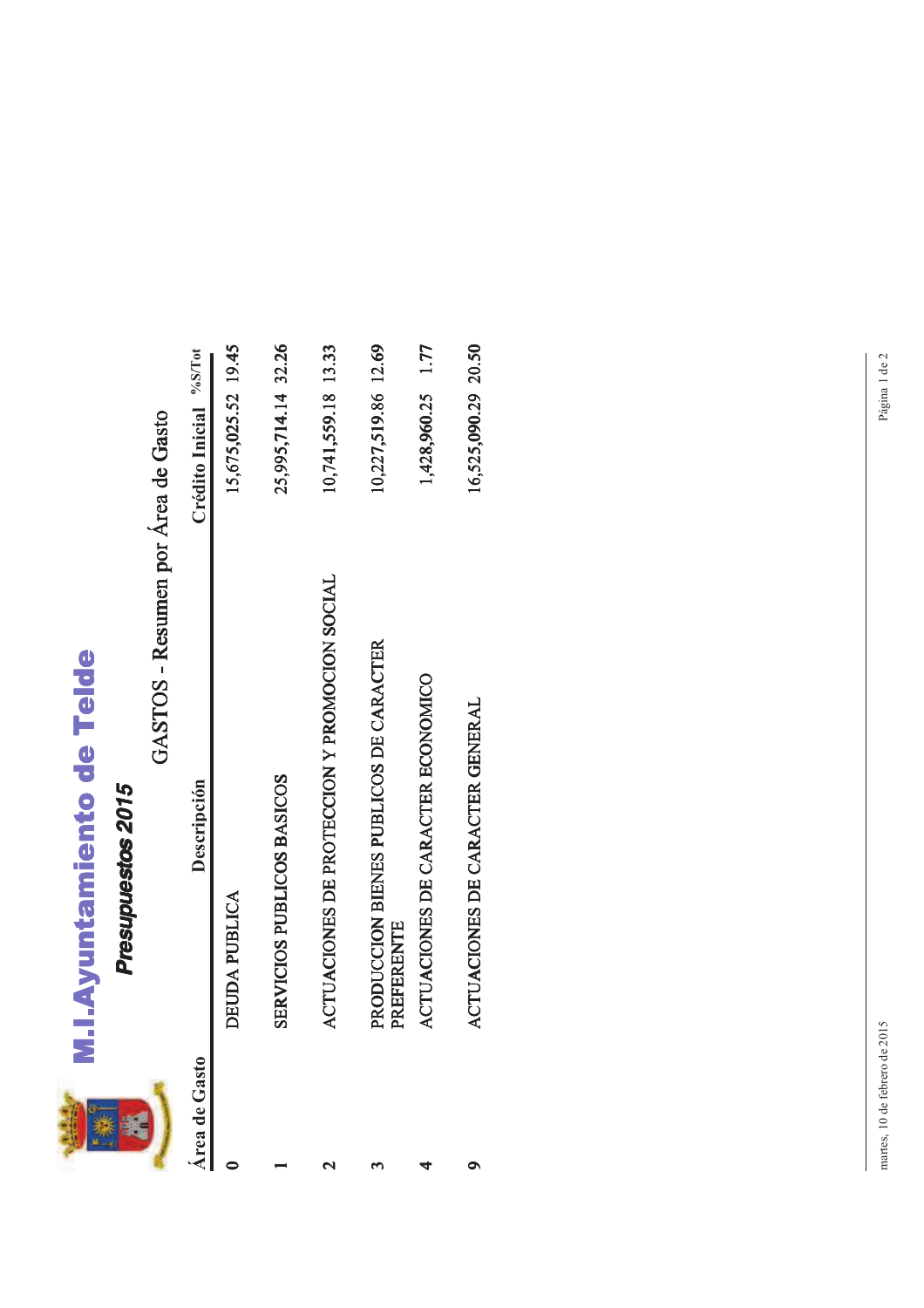



martes, 10 de febrero de 2015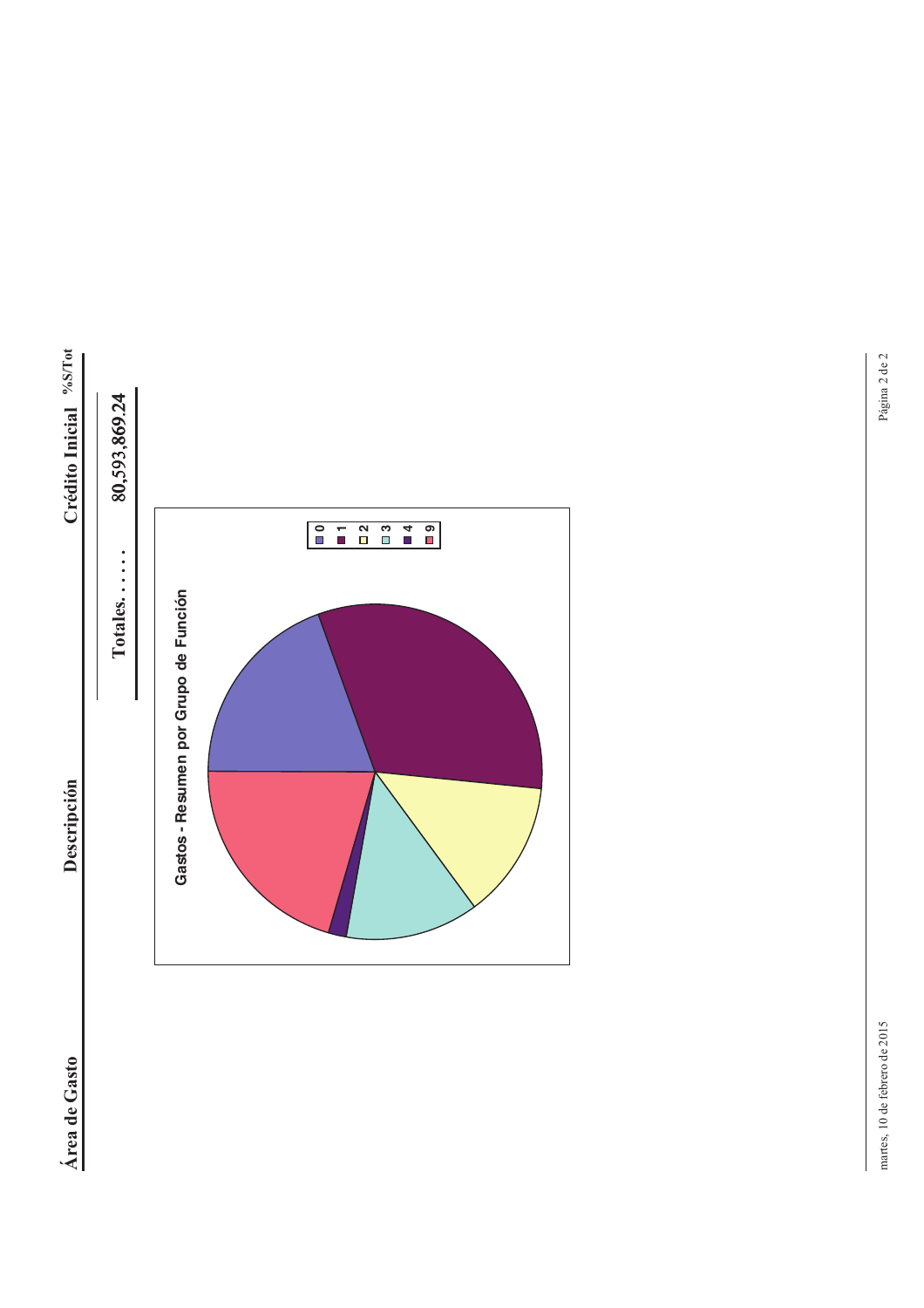

## M.I.Ayuntamiento de Telde

### Presupuestos 2015

### GASTOS - Resumen por Política de Gasto

| Política de Gasto      | Descripción                                      | Crédito Inicial | $\%$ S/Tot |
|------------------------|--------------------------------------------------|-----------------|------------|
| $\overline{a}$         | Deuda Pública                                    | 15,675,025.52   | 19.45      |
| 13                     | Seguridad y movilidad ciudadana                  | 6.314.664.97    | 7.84       |
| $\overline{15}$        | Vivienda y Urbanismo                             | 4,049,884.67    | 5.03       |
| $\overline{16}$        | Bienestar comunitario                            | 10.583.020.76   | 13.13      |
| 17                     | Medio ambiente                                   | 5.048.143.74    | 6.26       |
| 23                     | Servicios Sociales y promoción social            | 9.894.611.61    | 12.28      |
| 24                     | Fomento del empleo                               | 846.947.57      | 1.05       |
| $\overline{31}$        | Sanidad                                          | 604.276.23      | 0.75       |
| 32                     | Educación                                        | 4,016.059.23    | 4.98       |
| 33                     | Cultura                                          | 3.013.146.97    | 3.74       |
| $\frac{3}{4}$          | Deporte                                          | 2.594.037.43    | 3.22       |
| $\mathbf{1}$           | Agricultura, ganadería y pesca                   | 513.562.44      | 0.64       |
| $\boldsymbol{\varphi}$ | Industria y energía                              | 0.00            | 0.00       |
| $\boldsymbol{\hat{3}}$ | Comercio, turismo y pequeñas y medianas empresas | 308.708.78      | 0.38       |
| 4                      | Transporte público                               | 420.264.81      | 0.52       |
| 46                     | Investigación, desarrollo e innovación           | 10.000.00       | 0.01       |